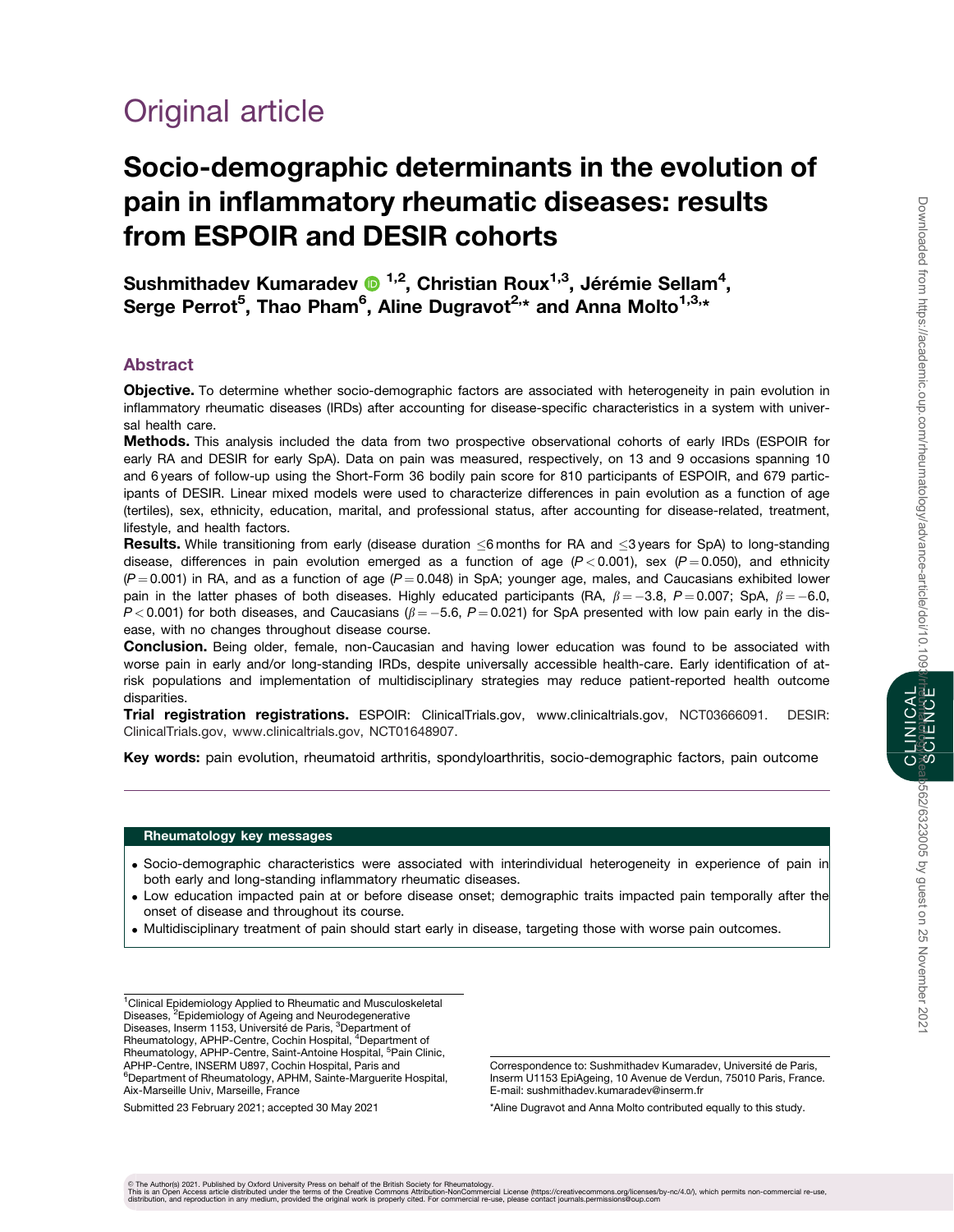# <span id="page-1-0"></span>Introduction

Pain mechanisms in inflammatory rheumatic diseases (IRDs) are multifactorial and are broadly classified as inflammatory (related to disease pathophysiology) and non-inflammatory (attributed to dysregulation of peripheral and central pain-conducting pathways) [[1,](#page-11-0) [2](#page-11-0)]. The pattern of pain evolution in IRDs is characterized by prominently decreasing pain in the early phases, probably due to early diagnosis and treatment, followed by pain plateauing in the ensuing years [[3](#page-11-0), [4](#page-11-0)] at a level higher than the population average [[5](#page-11-0), [6\]](#page-11-0). Emerging findings suggest that pain course is not uniform to all; unresolving pain probably linked to non-inflammatory mechanisms was observed among subgroups of those with IRDs, despite optimally controlled inflammation and universally accessible health-care advances [[7\]](#page-11-0). In addition to disease severity  $[8, 9]$  $[8, 9]$  $[8, 9]$  $[8, 9]$  $[8, 9]$ , the treatment initiated  $[10]$  $[10]$  $[10]$ and individuals' lifestyle and psychological health, it has been found that socio-demographic characteristics potentially contribute about 5–11% of the observed pain heterogeneity in IRDs [[11,](#page-12-0) [12\]](#page-12-0); older age [[13,](#page-12-0) [14\]](#page-12-0), female sex [[15–18\]](#page-12-0), non-Caucasian ethnicity [\[19](#page-12-0)] and low socio-economic status [[20](#page-12-0)] are associated with increased pain in IRDs; however, the consistency of this association throughout the disease course is unknown.Previous studies reporting associations between socio-demographic characteristics and pain in IRDs were based on cross-sectional [[21,](#page-12-0) [22\]](#page-12-0) or longitudinal design that either did not account for non-linear evolution of pain in IRDs [[11\]](#page-12-0), were not based on repeatedly assessed pain measures [[23\]](#page-12-0), or were limited to patients with early [\[18](#page-12-0)] or long-standing disease [[13](#page-12-0), [14\]](#page-12-0). The aforesaid studies may have missed relevant information about temporal changes in pain associated with the transition from early to long-standing IRDs. Fluctuations in diseasespecific characteristics, response to treatment, health, and pain coping behaviours accompanying diseasephase transitioning, could modify the effect of sociodemographic characteristics on pain evolution. For instance, prospective studies on early RA found that sex differences in pain were often apparent during the course of the disease [\[24](#page-12-0), [25](#page-12-0)] and not before 6 months since symptom onset [[18,](#page-12-0) [26](#page-12-0)], highlighting the importance of assessing temporal trends in pain. Thus, exploring the impact of socio-demographic characteristics on pain while transitioning from early to longstanding IRDs can help the understanding of pain behaviour among vulnerable groups, and the implementation of appropriate treatment strategies quite early in disease course. Accordingly, this study aimed to assess the evolution of pain in IRDs as a function of socio-demographic characteristics, after accounting for disease-specific, current treatment, lifestyle, and psychological and health factors using repeated measures since disease onset for up to 6 years or longer.

# Methods

#### Study design and participants

The participants of this study belong to the two ongoing prospective French multicentric cohorts in a setting of universally accessible health-care: ESPOIR (Etude et Suivi des Polyarthrites Indifférenciées Récentes) [\[27\]](#page-12-0) started in 2002/2005 and DESIR (DEvenir des Spondylarthropathies Indifférenciées Récentes) [\[28\]](#page-12-0) started in 2007/2010. ESPOIR comprises 813 participants aged 18–70 years with features suggestive of early RA of <6 months duration followed up over 10 years. DESIR comprises 708 participants aged 18–50 years, presenting with inflammatory back pain with a highly probable SpA diagnosis, for a duration ranging from 3 months to 3 years followed up for 6 years. Participants were biologic DMARDs naïve at inclusion. Clinical visits were conducted biannually in the initial 2 years of followup and annually henceforth, corresponding to 13 and 9 visits, respectively, for ESPOIR and DESIR cohorts, collecting clinical, biological and radiographic information. The study was conducted as per good clinical practice guidelines. Cohort ESPOIR obtained ethical approval from the ethics committee of Montpellier, France (no. 020307), and cohort DESIR obtained ethical approval from Comité de Protection des Personnes Ile de France III. Signed informed consent was given by the participants of both cohorts.

#### Pain

The bodily pain subscale of the 36-item short-form questionnaire (SF-36 BP) was used as a valid measure for pain evaluation [[29,](#page-12-0) [30](#page-12-0)]. In both the cohorts, the SF-36 BP comprises two questions evaluating pain intensity and interference "over last 8 days". (Refer to the [Supplementary Data S1,](https://academic.oup.com/rheumatology/article-lookup/doi/10.1093/rheumatology/keab562#supplementary-data) available at Rheumatology online, regarding the SF-36 BP component questions and scoring pattern.) Both pain intensity and interference scores were averaged to obtain SF-36 BP. To ease interpretation, the scores were reversed so that higher scores corresponded to higher pain. Apart from SF-36 BP, a visual analogue scale [\[30,](#page-12-0) [31](#page-12-0)] measure ranging from 0 (no pain) to 100 (worst imaginable pain), measuring joint pain intensity when mobilized (joint mobilization pain) and when at rest (resting joint pain) for ESPOIR, and a numerical rating scale [\[31](#page-12-0)] ranging from 0 (no pain) to 10 (worst imaginable pain) measuring back pain intensity during the day (back pain) and at night (night pain) for DESIR were also considered. Numerical rating scale scores were multiplied by 10 to assure uniformity in the range of pain measures (0–100) across the different scales. Pain variables were assessed at each clinical visit.

#### Socio-demographic factors

Demographic factors included sex, age at inclusion (continuous, tertiles) and ethnicity (participants selfidentified themselves as Caucasians or Others—those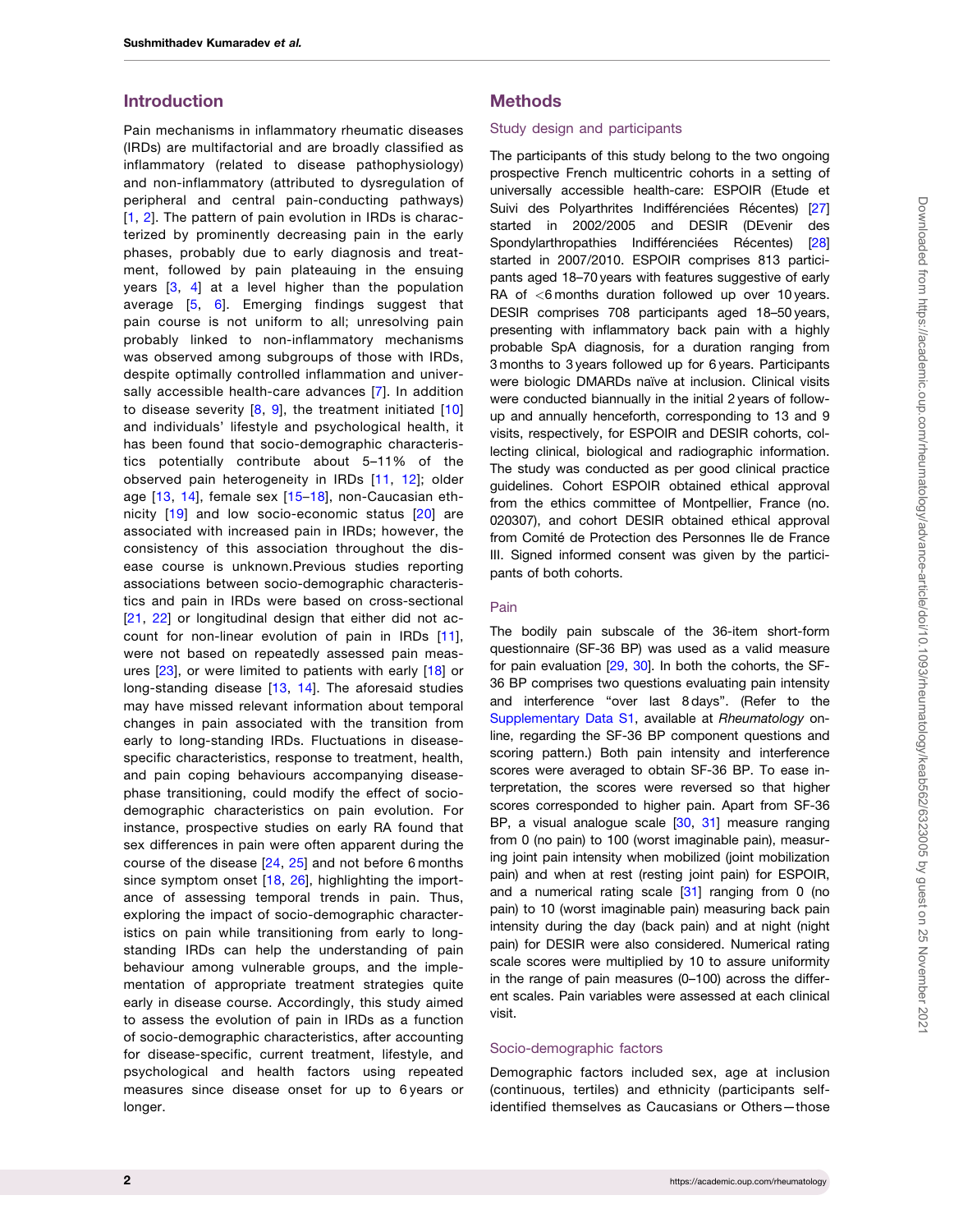<span id="page-2-0"></span>belonging to African, Asian, Maghrebian, or other origin). Social factors included education, and marital and professional status as recorded at inclusion. The highest attained education was categorized as low education (less than or equal to secondary level) or high education (more than secondary level). Marital status was categorized as couples (married or cohabiting) or single (unmarried, divorced and widowed). Professional status was classified as no job (those without a job or retired), or blue-collar (labourers, farmers or artisans), and white-collar (intermediate and executive professional) workers.

#### **Covariates**

Disease-related factors included symptom duration and a distinct set of variables for each cohort. Variables for ESPOIR were: inflammatory marker (ESR in mm/h), clinical markers (tender, and swollen joint count based on 28 joints), imaging marker (presence of X-ray changes fulfilling ACR 1987 criteria) [\[32\]](#page-12-0), and biological markers (RF and ACPA positivity). Variables for DESIR were: inflammatory marker (CRP in mg/dl), clinical markers [history of peripheral arthritis (arthritis index), history of peripheral enthesitis (enthesitis index), and number of swollen joints (synovitis index)], imaging marker (presence of sacroiliitis in MRI) and biological marker (HLA B27 positivity). The rationale behind the choice of disease-related factors is given in the supplement ([Supplementary Data S2,](https://academic.oup.com/rheumatology/article-lookup/doi/10.1093/rheumatology/keab562#supplementary-data) available at Rheumatology online). Treatment included current use of NSAIDs, CSs, DMARDS and analgesics. Lifestyle factors included BMI, current smoking, and alcohol consumption status. Health factors included the rheumatic disease comorbidity index (RDCI), a validated and weighted comorbid-ity index for rheumatological outcomes [\[33\]](#page-12-0) based on self-declared disease status or medication use history for lung, cardiovascular, fracture, depression (as a measure of psychological health), diabetes, cancer, and gastrointestinal diseases. (Refer to [Supplementary Data](https://academic.oup.com/rheumatology/article-lookup/doi/10.1093/rheumatology/keab562#supplementary-data) [S3,](https://academic.oup.com/rheumatology/article-lookup/doi/10.1093/rheumatology/keab562#supplementary-data) available at Rheumatology online, for RDCI calculation.) All covariates were assessed repeatedly at clinical visits and analysed as time-dependent variables whenever feasible.

#### Statistical analysis

Descriptive statistics comparing population characteristics by tertiles of each pain score were determined using Pearson's  $\chi^2$ , Fischer's exact and analysis of variance (ANOVA) tests. Both cohorts were analysed separately, using linear mixed models with continuous pain variables as dependent variables and time since inclusion  $(t_0)$  as timescale. Based on cubic spline regression, time, time<sup>2</sup>, and time<sup>3</sup> (slope terms) were incorporated to model non-linear evolution of pain. Random effects for the intercept and time allowed individual differences in pain score at intercept and changes in pain over time. Five multivariate models

were examined. Model 1 was adjusted for sociodemographic characteristics and their interaction with time (slope terms). Thereafter, model 1 was additionally and sequentially adjusted for disease-related (model 2), treatment (model 3), lifestyle (model 4), and health (model 5) factors. Differences in the evolution of pain as a function of socio-demographic factors were tested by examining whether interaction of sociodemographic factors with slope terms  $(P_{\text{trajectory}})$ improved model fit using the Wald test. Additionally, the above analysis was repeated restricting the analytic sample to those fulfilling the ACR 1987 criteria in the ESPOIR cohort and the American SpondyloArthritis international Society (ASAS) criteria in the DESIR cohort as a part of sensitivity analysis. All analysis was performed using Stata version 15.0 (Stata Corp.). All  $P < 0.05$  were considered significant.

#### **Results**

Eight hundred and ten of 813 ESPOIR participants and 679 of 708 DESIR participants having at least one measure for all variables constituted the analytic sample ([Supplementary Fig. S1,](https://academic.oup.com/rheumatology/article-lookup/doi/10.1093/rheumatology/keab562#supplementary-data) available at Rheumatology online). The retention rates of the participants at the end of 5 years of follow-up were 61.7% and 58.2%, and at the end of follow-up were 53.5% and 43.4%, respectively, for ESPOIR and DESIR; 74.9% of ESPOIR and 58.2% of DESIR participants had data collected in at least 7 visits/ waves for all variables considered for analysis.[Table 1](#page-3-0) shows the baseline characteristics of the analytic sample of both cohorts. ESPOIR participants were more likely older (ESPOIR vs DESIR mean age 48.1 vs 33.6 years,  $P < 0.001$ ), predominantly female (76.8% vs 54.8%,  $P < 0.001$ ), less educated (68.4% vs 39.9%,  $P < 0.001$ ) and had higher pain scores (mean SF-36 BP 62.2 vs 56.7,  $P < 0.001$ ) than DESIR participants. Interaction terms assessing the role of disease-related factors (inflammatory and clinical markers) in the evolution of pain (SF-36 BP) within socio-demographic groups (sex, ethnicity, and education) were not significant ( $P_{interaction} > 0.07$ ).

Supplementary Tables S1 (ESPOIR) and S4 (DESIR), available at Rheumatology online, compare the baseline characteristics of participants by the tertiles of SF-36 BP at inclusion. In ESPOIR, participants with higher SF-36 BP had lower education, used analgesics more frequently and had higher ESR, tender and swollen joint counts, BMI, and RDCI. In DESIR, across SF-36 BP tertiles an increasing percentage of non-Caucasians, low education, CS and analgesic use, and increasing CRP, peripheral arthritis, and enthesitis were seen. The results for joint mobilization, and resting joint pain of ESPOIR ([Supplementary Tables S2 and S3](https://academic.oup.com/rheumatology/article-lookup/doi/10.1093/rheumatology/keab562#supplementary-data), available at Rheumatology online) and back and night pain of DESIR ([Supplementary Tables S5 and S6](https://academic.oup.com/rheumatology/article-lookup/doi/10.1093/rheumatology/keab562#supplementary-data), all available at Rheumatology online) are provided in the [Supplementary](https://academic.oup.com/rheumatology/article-lookup/doi/10.1093/rheumatology/keab562#supplementary-data) [Data.](https://academic.oup.com/rheumatology/article-lookup/doi/10.1093/rheumatology/keab562#supplementary-data)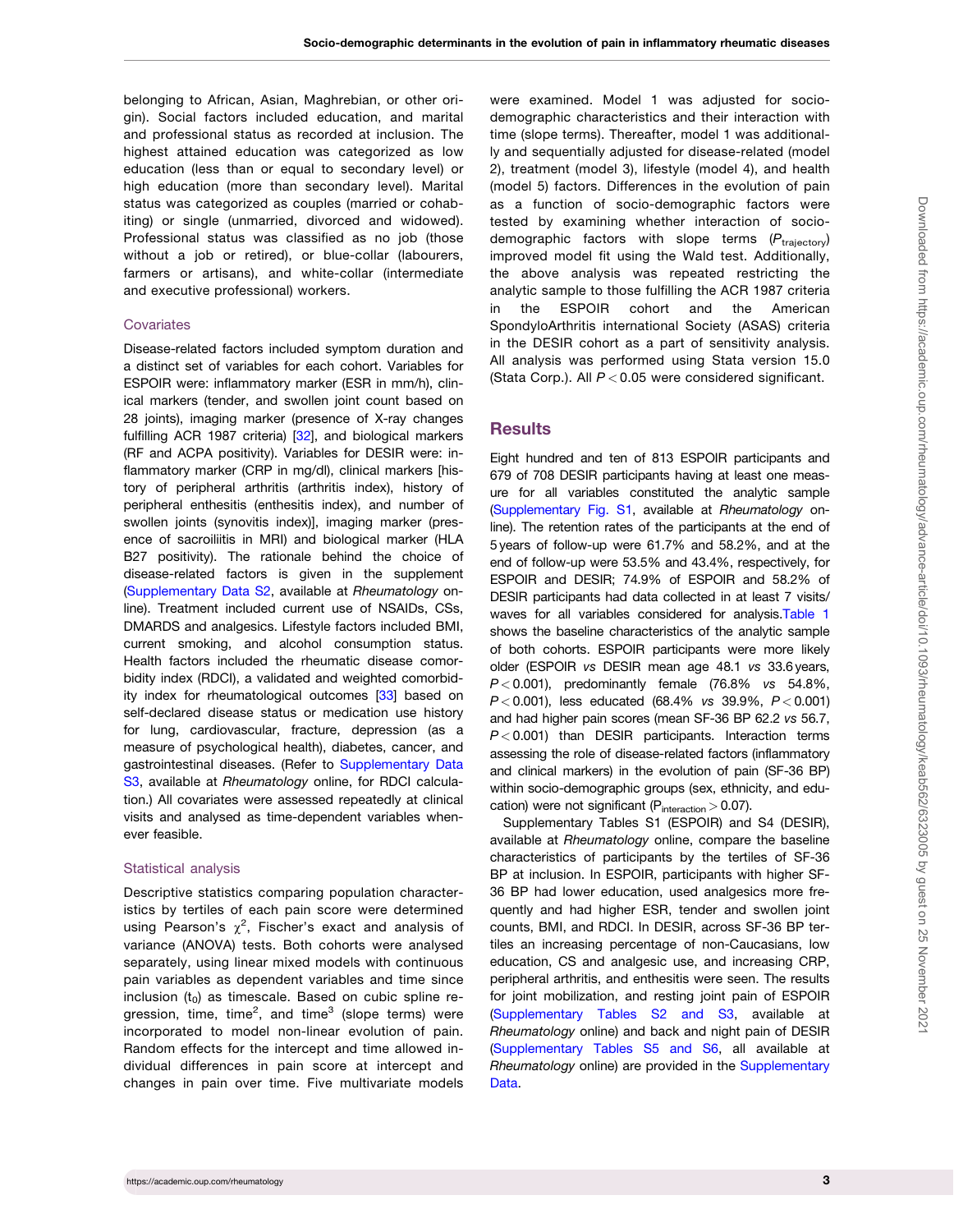#### <span id="page-3-0"></span>TABLE 1 Baseline characteristics of RA (ESPOIR) and SpA (DESIR) cohorts

| <b>Variables</b>                                       | <b>RA</b><br>(ESPOIR, $N = 794$ ) | <b>SpA</b><br>(DESIR, $N = 642$ ) |
|--------------------------------------------------------|-----------------------------------|-----------------------------------|
| Socio-demographic factors                              |                                   |                                   |
| Male, $n$ $(\%)$                                       | 184 (23.2)                        | 290 (45.2)                        |
| Age, m (s.p.), years                                   | 48.1 (12.6)                       | 33.6(8.6)                         |
| Caucasian, n (%)                                       | 733 (92.3)                        | 577 (89.9)                        |
| More than secondary education, $n$ (%)                 | 251 (31.6)                        | 386 (60.1)                        |
| Profession, no job, n (%)                              | 32(4.0)                           | 89 (13.9)                         |
| White-collar workers, $n$ (%)                          | 158 (19.9)                        | 90 (14.0)                         |
| Blue-collar workers, n (%)                             | 604 (76.1)                        | 463 (72.1)                        |
| Married, n (%)                                         | 579 (72.9)                        | 418 (65.1)                        |
| Disease-related factors                                |                                   |                                   |
| Symptom duration, <i>m</i> (s.p.), years               | 0.6(0.7)                          | 1.5(0.9)                          |
| Inflammatory markers                                   |                                   |                                   |
| ESR, $m$ (s.p.)                                        | 29.4 (24.7)                       |                                   |
| $CRP, m$ (s.p.)                                        |                                   | 7.5(13.0)                         |
| <b>Clinical markers</b>                                |                                   |                                   |
| Tender joint count $(0-28)$ , m $(s.b.)$               | 8.4(7.0)                          |                                   |
| Swollen joint count $(0-28)$ , m $(s.b.)$              | 7.2(5.4)                          |                                   |
| Arthritis index $(0-159)$ , m $(s.b.)$                 |                                   | 4.2(8.2)                          |
| Synovitis index $(0-28)$ , m $(s.p.)$                  |                                   | 0.1(0.8)                          |
| Enthesitis index (0-39), m (s.p.)                      |                                   | 4.2(5.8)                          |
| Imaging markers, $n$ (%)                               |                                   |                                   |
| Radiographic changes as per ACR criteria               | 108 (13.6)                        | 218 (34.0)                        |
| Sacroiliitis features in MRI                           |                                   |                                   |
| <b>Biological markers</b>                              |                                   |                                   |
| RF positivity, $n$ (%)                                 | 334 (42.1)                        |                                   |
| ACPA positivity, n (%)                                 | 306 (38.5)                        |                                   |
| HLA B27 positivity, $n$ (%)                            |                                   | 380 (59.2)                        |
| Treatment                                              |                                   |                                   |
|                                                        |                                   |                                   |
| NSAIDs, $n$ $%$                                        | 722 (90.9)                        | 597 (93.0)                        |
| $CSs, n (\%)$                                          | 156 (19.7)                        | 116(18.1)                         |
| DMARDs, $n$ $%$                                        | 55(6.9)                           | 87 (13.6)                         |
| Analgesics, n (%)                                      | 538 (67.8)                        | 406 (63.2)                        |
| Lifestyle factors                                      |                                   |                                   |
| BMI, $m$ (s.p.), kg/m <sup>2</sup>                     | 25.0(4.5)                         | 23.9(3.9)                         |
| Smoker, n (%)                                          | 377 (47.5)                        | 234 (36.5)                        |
| Alcohol consumer, n (%)                                | 138 (17.4)                        | 97(15.1)                          |
| <b>Health factors</b>                                  |                                   |                                   |
| Rheumatic disease comorbidity index, m (s.p.)          | 1.1(1.3)                          | 0.4(0.7)                          |
| Pain measures                                          |                                   |                                   |
| SF-36 bodily pain scale $(0-100)$ , $m$ (s.p.)         | 62.2 (20.4)                       | 56.7 (22.0)                       |
| Joint mobilization pain <sup>a</sup> (0-100), m (s.p.) | 54.9 (25.8)                       |                                   |
| Resting joint pain <sup>a</sup> (0-100), m (s.p.)      | 37.0 (27.5)                       |                                   |
| Back pain <sup>b</sup> (0-100), $m$ (s.p.)             |                                   | 49.8 (27.1)                       |
| Night pain <sup>b</sup> (0-100), m (s.p.)              |                                   | 46.8 (30.3)                       |
|                                                        |                                   |                                   |

Only characteristics of participants with measures for all variables at baseline are described. In 16 out of the 810 ESPOIR analytic samples and in 37 out of the 679 DESIR analytic samples, there were one or more missing variables at baseline. <sup>a</sup>Joint mobilization and resting joint pain are measured using a visual analogue scale in the ESPOIR cohort. <sup>b</sup>Back and night pain are measured using a numerical rating scale in the DESIR cohort. m: mean, SF-36: 36-item short-form survey.

#### Results for RA (ESPOIR)

Univariate and all five multivariate models showing the association between covariates and pain variables (namely, SF-36 BP, joint mobilization, and resting joint pain) assessed at inclusion are provided in the supplement [\(Supplementary Tables S7, S8 and S9](https://academic.oup.com/rheumatology/article-lookup/doi/10.1093/rheumatology/keab562#supplementary-data), available at Rheumatology online). [Fig. 1](#page-4-0) represents the 10-year evolution of SF-36 BP ([Supplementary Fig. S2](https://academic.oup.com/rheumatology/article-lookup/doi/10.1093/rheumatology/keab562#supplementary-data) for joint mobilization pain and [Supplementary Fig. S3](https://academic.oup.com/rheumatology/article-lookup/doi/10.1093/rheumatology/keab562#supplementary-data) for resting joint pain, available at Rheumatology online) by sociodemographic groups in the fully adjusted model. Correspondingly, evolution of differences in pain score for each year of follow-up are shown in green in [Fig. 2](#page-5-0) and [Supplementary Table S13](https://academic.oup.com/rheumatology/article-lookup/doi/10.1093/rheumatology/keab562#supplementary-data), available at Rheumatology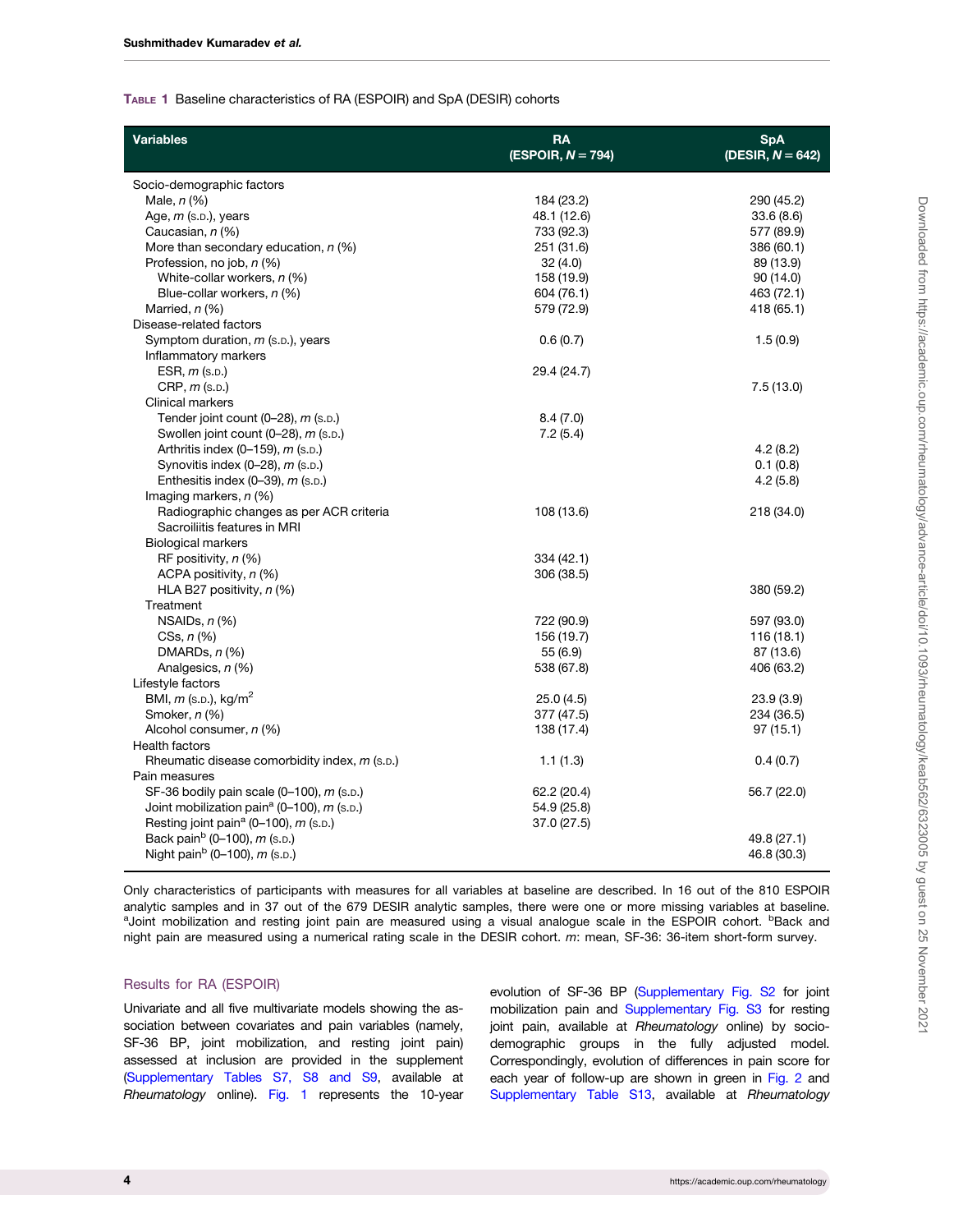<span id="page-4-0"></span>FIG. 1 Evolution of SF-36 bodily pain by socio-demographic subgroups from inclusion to up to 10 years in RA (ESPOIR cohort)



\*P for difference in pain trajectories/evolution (drawn from testing the interactions between socio-demographic factor and slope terms using the Wald test). Analysis adjusted for socio-demographic factors (sex, age, ethnicity, education, professional and marital status assessed at inclusion) and their interaction with slope terms (time, time<sup>2</sup> and time<sup>3</sup>), and disease-related (symptom duration, ESR, tender and swollen joint count, presence of radiographic structural lesions, RF positivity, ACPA positivity), treatment (anti-inflammatory and analgesic agents), lifestyle-related (BMI, smoking, and alcohol consumption status) and health factors (rheumatic disease comorbidity index). Disease-related, treatment, lifestyle-related and health factors were time-dependent, with some exceptions (symptom duration and ACPA positivity at baseline and their interactions with slope terms) were used in analysis. The tables beneath the figures indicate the total number of participants by socio-demographic subgroups contributing at least once to the analysis for every 2 years from year 0 to 10. Estimates came from Margins command in STATA. SF-36, short-form 36.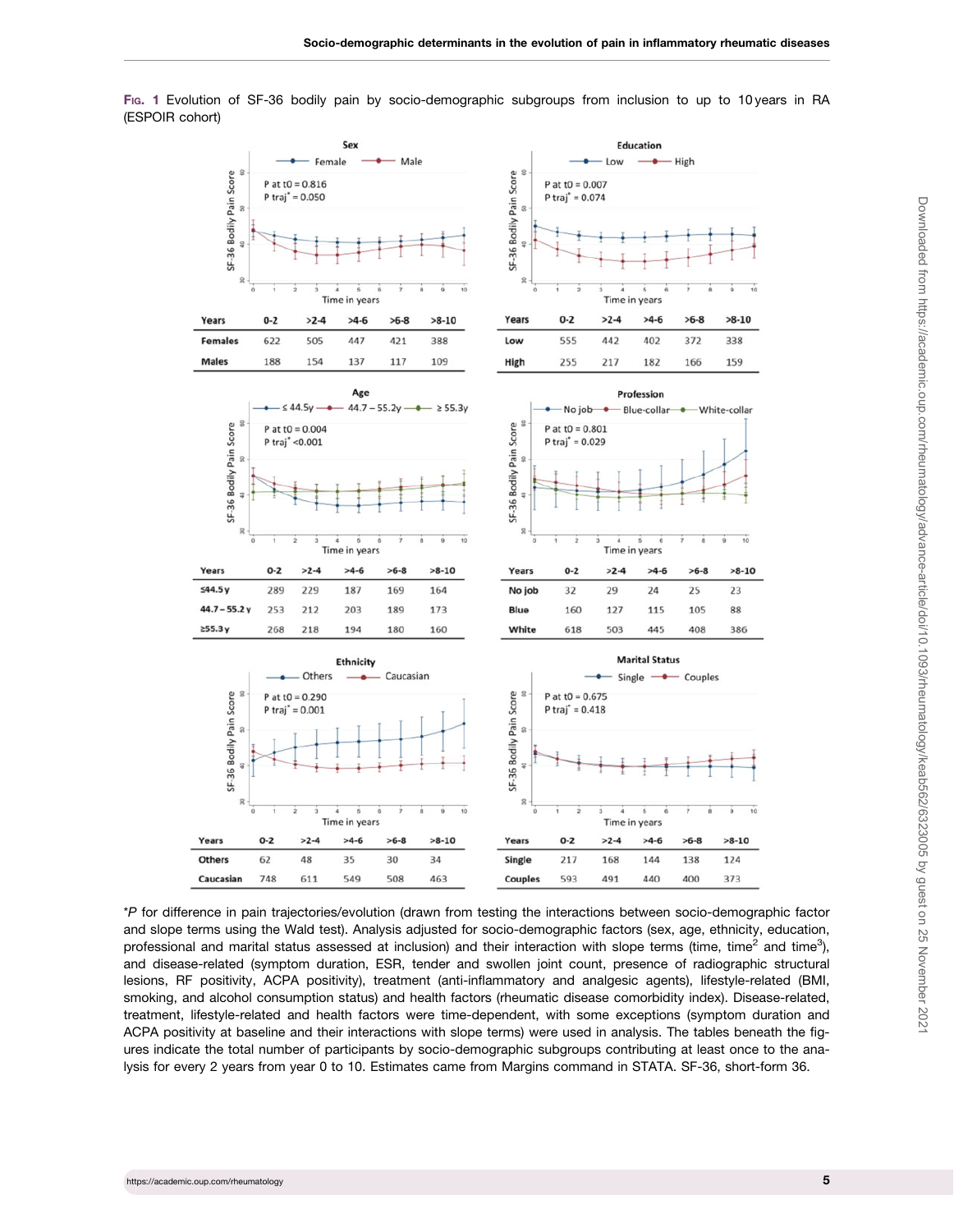<span id="page-5-0"></span>FIG. 2 Evolution of differences in SF-36 bodily pain by socio-demographic subgroups in RA and SpA



Analysis adjusted for socio-demographic factors (sex, age, ethnicity, education, professional and marital status assessed at inclusion) and their interaction with slope terms (time, time<sup>2</sup> and time<sup>3</sup>), and disease-related, treatment, lifestyle-related, and health factors. The green line represents the ESPOIR cohort and the red line the DESIR cohort. SF-36, short-form 36

online [\(Table 2](#page-6-0) for joint mobilization and resting joint pain). Pain did not differ by sex at inclusion ( $P_{t0} \ge 0.38$  for 3 pain scores). Though differential pain evolution by sex was not evident [P for interaction between sex and slope terms  $(P_{\text{trajectory}} \ge 0.05)$ ], from 2 up to 4 years after inclusion males, had lower pain scores than females. Pain evolution differed across age; although the youngest tertile had higher pain at inclusion ( $\beta = 4.4$ ,  $P = 0.005$  for SF-36 BP), they showed a significant decrease in both SF-36 BP and joint mobilization pain  $(P_{\text{trajectory}} < 0.001$  for both) over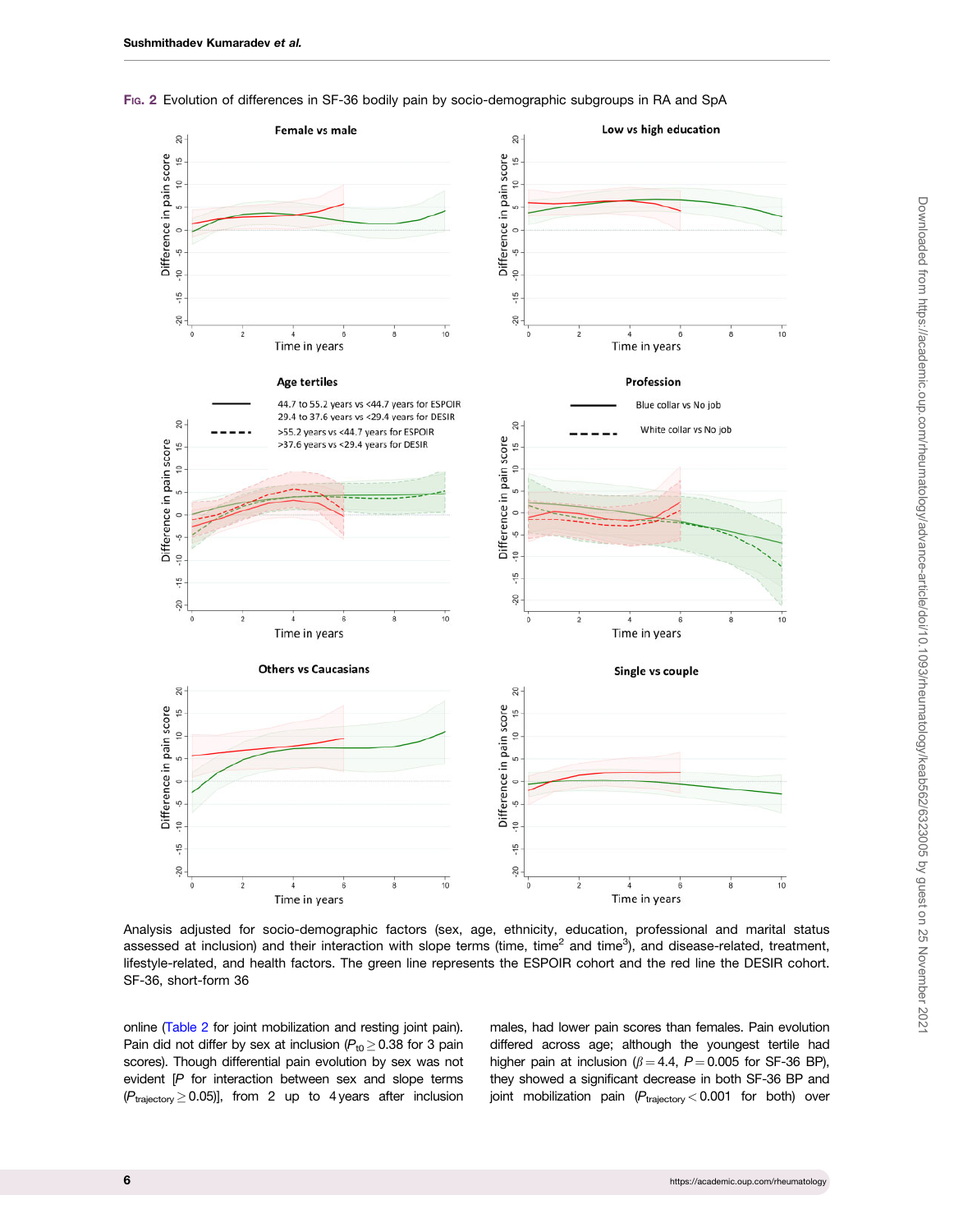<span id="page-6-0"></span>

|                   | Sex                                                                                                                                                                                                                                                                                                                                |                |                                    | <b>Age</b>              |                                                                                                                                                                                                                                                                                                                                                                                                       |                       | Ethnicity                                                         | Education                                                                                                  |                    |                                                                                                                                                                                                                                                                                                                                                                                                                                                                                               | Profession                               |                                                                                           |                                                                                                                                                                                                                                | <b>Marital status</b>                                                                                                                                                                                                                                                                                                                                                                                                                                                       |
|-------------------|------------------------------------------------------------------------------------------------------------------------------------------------------------------------------------------------------------------------------------------------------------------------------------------------------------------------------------|----------------|------------------------------------|-------------------------|-------------------------------------------------------------------------------------------------------------------------------------------------------------------------------------------------------------------------------------------------------------------------------------------------------------------------------------------------------------------------------------------------------|-----------------------|-------------------------------------------------------------------|------------------------------------------------------------------------------------------------------------|--------------------|-----------------------------------------------------------------------------------------------------------------------------------------------------------------------------------------------------------------------------------------------------------------------------------------------------------------------------------------------------------------------------------------------------------------------------------------------------------------------------------------------|------------------------------------------|-------------------------------------------------------------------------------------------|--------------------------------------------------------------------------------------------------------------------------------------------------------------------------------------------------------------------------------|-----------------------------------------------------------------------------------------------------------------------------------------------------------------------------------------------------------------------------------------------------------------------------------------------------------------------------------------------------------------------------------------------------------------------------------------------------------------------------|
|                   | Female vs male                                                                                                                                                                                                                                                                                                                     |                | Tertile 2 vs tertile 1             | Tertile <sub>3</sub>    | vs tertile 1                                                                                                                                                                                                                                                                                                                                                                                          |                       | Others vs Caucasians                                              | Low vs high                                                                                                |                    | Blue-collar vs no job                                                                                                                                                                                                                                                                                                                                                                                                                                                                         |                                          | White-collar vs no job                                                                    |                                                                                                                                                                                                                                | Single vs couples                                                                                                                                                                                                                                                                                                                                                                                                                                                           |
| Year              | (95% CI)<br>$\beta$                                                                                                                                                                                                                                                                                                                | $\beta$        | (95% CI)                           | $^{\circ}$              | 95% CI)                                                                                                                                                                                                                                                                                                                                                                                               | $\beta$               | (95% CI)                                                          | $(95%$ CI)<br>$\beta$                                                                                      | $\mathscr{C}$      | (95% CI)                                                                                                                                                                                                                                                                                                                                                                                                                                                                                      | $^{\circ}$                               | (95% CI)                                                                                  | $\beta$                                                                                                                                                                                                                        | $(95%$ CI)                                                                                                                                                                                                                                                                                                                                                                                                                                                                  |
|                   | Joint mobilization pain                                                                                                                                                                                                                                                                                                            |                |                                    |                         |                                                                                                                                                                                                                                                                                                                                                                                                       |                       |                                                                   |                                                                                                            |                    |                                                                                                                                                                                                                                                                                                                                                                                                                                                                                               |                                          |                                                                                           |                                                                                                                                                                                                                                |                                                                                                                                                                                                                                                                                                                                                                                                                                                                             |
| 0                 | $(-5.0, 1.9)$                                                                                                                                                                                                                                                                                                                      | c.g            | $-1.4$<br>$-8.5,$                  |                         | $-5.4$<br>2.6,<br>I                                                                                                                                                                                                                                                                                                                                                                                   |                       |                                                                   | .o.<br>드                                                                                                   | $-5.4$             | 2.5)<br>$(-13.4,$                                                                                                                                                                                                                                                                                                                                                                                                                                                                             | ဖ<br>4                                   | $(-11.8$                                                                                  |                                                                                                                                                                                                                                | ට<br>ιo.                                                                                                                                                                                                                                                                                                                                                                                                                                                                    |
|                   | $(-1.5, 4.0)$                                                                                                                                                                                                                                                                                                                      | $-1.6$         | $(-4.4, 1.2)$                      |                         |                                                                                                                                                                                                                                                                                                                                                                                                       |                       |                                                                   | 8.3)<br>(3.2,                                                                                              | $-4.4$             | $(-10.7, 1.9)$                                                                                                                                                                                                                                                                                                                                                                                                                                                                                | ဖ<br>က                                   |                                                                                           |                                                                                                                                                                                                                                |                                                                                                                                                                                                                                                                                                                                                                                                                                                                             |
|                   | $(0.0, 5.7)$<br>$(0.7, 6.5)$<br>$(0.8, 6.4)$                                                                                                                                                                                                                                                                                       |                | $(-2.4, 3.4)$                      | $\overline{0}$          |                                                                                                                                                                                                                                                                                                                                                                                                       |                       |                                                                   |                                                                                                            |                    | $(-10.2, 2.7)$                                                                                                                                                                                                                                                                                                                                                                                                                                                                                |                                          |                                                                                           |                                                                                                                                                                                                                                |                                                                                                                                                                                                                                                                                                                                                                                                                                                                             |
|                   |                                                                                                                                                                                                                                                                                                                                    |                | $(-1.4, 4.5)$                      |                         |                                                                                                                                                                                                                                                                                                                                                                                                       |                       |                                                                   |                                                                                                            |                    |                                                                                                                                                                                                                                                                                                                                                                                                                                                                                               |                                          |                                                                                           |                                                                                                                                                                                                                                |                                                                                                                                                                                                                                                                                                                                                                                                                                                                             |
|                   |                                                                                                                                                                                                                                                                                                                                    |                | $(-1.1, 4.7)$                      | $\frac{0}{2}$ 0         |                                                                                                                                                                                                                                                                                                                                                                                                       |                       |                                                                   |                                                                                                            |                    |                                                                                                                                                                                                                                                                                                                                                                                                                                                                                               |                                          |                                                                                           |                                                                                                                                                                                                                                |                                                                                                                                                                                                                                                                                                                                                                                                                                                                             |
| ഥ                 | (0.3, 6.0)<br>$\frac{16}{1}$ $\frac{3}{1}$ $\frac{3}{1}$ $\frac{3}{1}$ $\frac{3}{1}$ $\frac{3}{1}$ $\frac{3}{1}$ $\frac{3}{1}$ $\frac{3}{1}$ $\frac{3}{1}$ $\frac{3}{1}$ $\frac{3}{1}$ $\frac{3}{1}$ $\frac{3}{1}$ $\frac{3}{1}$ $\frac{3}{1}$ $\frac{3}{1}$ $\frac{3}{1}$ $\frac{3}{1}$ $\frac{3}{1}$ $\frac{3}{1}$ $\frac{3}{1}$ |                | $-1.4, 4.4$                        | $\frac{2}{1}$           | $Q_1$<br>$Q_2$<br>$Q_3$<br>$Q_4$<br>$Q_5$<br>$Q_6$<br>$Q_7$<br>$Q_8$<br>$Q_9$<br>$Q_9$<br>$Q_1$<br>$Q_2$<br>$Q_3$<br>$Q_4$<br>$Q_5$<br>$Q_6$<br>$Q_7$<br>$Q_8$<br>$Q_7$<br>$Q_8$<br>$Q_9$<br>$Q_9$<br>$Q_9$<br>$Q_9$<br>$Q_9$<br>$Q_9$<br>$Q_9$<br>$Q_9$<br>$Q_9$<br>$Q_9$<br>$Q_9$<br>$Q_9$                                                                                                          |                       |                                                                   | $(4.0, 9.3)$<br>$(4.2, 9.6)$<br>$(4.1, 9.4)$<br>$(3.6, 8.9)$<br>4 n 0 0 0 0 0 n 0 4<br>4 n 0 0 0 0 0 n 0 4 |                    |                                                                                                                                                                                                                                                                                                                                                                                                                                                                                               | 0.7607<br>T                              | 2<br>คือ สุ สุ 5 ชิ 6 5 6 6 7<br>5 7 สุ 5 7 7 8 7 8 7                                     |                                                                                                                                                                                                                                | ดิ ภิ ๊ด ภิ ดิ ญิ ภิ สุ ๊ด ๊ด<br>เ ๋ เ ๋ ๋ ฺ ๋ ี่ ๓ํ ณํ ณํ ณํ ณํ ๗ํ ๗ํ<br>$\begin{array}{l} {\bf r_0} \hskip -2.5pt {\bf r_1} \hskip -2.5pt {\bf r_2} \hskip -2.5pt {\bf r_3} \hskip -2.5pt {\bf r_4} \hskip -2.5pt {\bf r_5} \hskip -2.5pt {\bf r_6} \hskip -2.5pt {\bf r_7} \hskip -2.5pt {\bf r_8} \hskip -2.5pt {\bf r_9} \hskip -2.5pt {\bf r_1} \hskip -2.5pt {\bf r_2} \hskip -2.5pt {\bf r_6} \hskip -2.5pt {\bf r_7} \hskip -2.5pt {\bf r_8} \hskip -2.5pt {\bf r$ |
| ఴ                 | $(-0.4, 5.6)$                                                                                                                                                                                                                                                                                                                      |                | $-2.1, 4.0$                        | $\overline{c}$          |                                                                                                                                                                                                                                                                                                                                                                                                       |                       |                                                                   | $(2.9, 8.4)$<br>$(2.1, 7.9)$<br>$(1.5, 7.5)$                                                               |                    |                                                                                                                                                                                                                                                                                                                                                                                                                                                                                               | $\mathsf I$                              |                                                                                           |                                                                                                                                                                                                                                |                                                                                                                                                                                                                                                                                                                                                                                                                                                                             |
|                   | $(-1.1, 5.3)$<br>$(-1.4, 5.2)$                                                                                                                                                                                                                                                                                                     |                | $-2.9,$                            | $-0.9$                  |                                                                                                                                                                                                                                                                                                                                                                                                       |                       |                                                                   |                                                                                                            |                    |                                                                                                                                                                                                                                                                                                                                                                                                                                                                                               | 2.5<br>2.9                               |                                                                                           |                                                                                                                                                                                                                                |                                                                                                                                                                                                                                                                                                                                                                                                                                                                             |
| ∞                 | $\frac{0}{1}$                                                                                                                                                                                                                                                                                                                      | So             | $-3.4$                             | $-1.2$                  |                                                                                                                                                                                                                                                                                                                                                                                                       |                       |                                                                   |                                                                                                            |                    |                                                                                                                                                                                                                                                                                                                                                                                                                                                                                               | 1                                        |                                                                                           |                                                                                                                                                                                                                                |                                                                                                                                                                                                                                                                                                                                                                                                                                                                             |
| စ                 | $-1.2, 5.8$<br>2.3                                                                                                                                                                                                                                                                                                                 | $\overline{c}$ | 3.6<br>$-3.4$                      | $-0.3$                  |                                                                                                                                                                                                                                                                                                                                                                                                       | 0.0                   |                                                                   | (1.1, 7.4)<br>4.3                                                                                          | 0.6                |                                                                                                                                                                                                                                                                                                                                                                                                                                                                                               | $\mathbf{a}$<br>$\overline{\phantom{a}}$ |                                                                                           | $0.\overline{4}$                                                                                                                                                                                                               |                                                                                                                                                                                                                                                                                                                                                                                                                                                                             |
| ٩                 | 8.2<br>$(-1.2,$<br>3.5                                                                                                                                                                                                                                                                                                             | $\frac{1}{2}$  | ์ 6.6<br>5.0<br>3.7                | 2.4                     |                                                                                                                                                                                                                                                                                                                                                                                                       |                       |                                                                   | 8.7<br>(0.2,<br>4.5                                                                                        | 2.7                |                                                                                                                                                                                                                                                                                                                                                                                                                                                                                               | 4                                        |                                                                                           |                                                                                                                                                                                                                                |                                                                                                                                                                                                                                                                                                                                                                                                                                                                             |
| raj<br>P          | 0.052                                                                                                                                                                                                                                                                                                                              |                |                                    | $-0.007$                |                                                                                                                                                                                                                                                                                                                                                                                                       |                       |                                                                   | $-301$                                                                                                     |                    |                                                                                                                                                                                                                                                                                                                                                                                                                                                                                               | 654                                      |                                                                                           |                                                                                                                                                                                                                                | 0.153                                                                                                                                                                                                                                                                                                                                                                                                                                                                       |
|                   | Resting joint pain                                                                                                                                                                                                                                                                                                                 |                |                                    |                         |                                                                                                                                                                                                                                                                                                                                                                                                       |                       |                                                                   |                                                                                                            |                    |                                                                                                                                                                                                                                                                                                                                                                                                                                                                                               |                                          |                                                                                           |                                                                                                                                                                                                                                |                                                                                                                                                                                                                                                                                                                                                                                                                                                                             |
| 0                 | $(-2.0, 4.5)$                                                                                                                                                                                                                                                                                                                      | $\frac{5}{6}$  | 2.4<br>4.3,                        |                         |                                                                                                                                                                                                                                                                                                                                                                                                       | <u>ာ</u>              |                                                                   | (6.0, 12.0<br>9.0                                                                                          |                    | $-12.0, 3.0$                                                                                                                                                                                                                                                                                                                                                                                                                                                                                  |                                          | $-14.0, -0.3$                                                                             |                                                                                                                                                                                                                                |                                                                                                                                                                                                                                                                                                                                                                                                                                                                             |
|                   |                                                                                                                                                                                                                                                                                                                                    |                | $(-1.9, 3.4)$                      | $-1.8$                  |                                                                                                                                                                                                                                                                                                                                                                                                       | 1.5                   | $(-8.0, 2.1)$<br>$(-2.5, 5.5)$<br>$(-0.1, 8.1)$                   |                                                                                                            |                    |                                                                                                                                                                                                                                                                                                                                                                                                                                                                                               |                                          | $(-10.7, 0.2)$                                                                            | $\frac{7}{0}$ 3                                                                                                                                                                                                                |                                                                                                                                                                                                                                                                                                                                                                                                                                                                             |
|                   | $(0.1, 5.3)$<br>$(0.7, 6.0)$<br>$(0.6, 6.0)$<br>$(0.2, 5.4)$<br>1213200<br>12132000                                                                                                                                                                                                                                                | 0.599799       | $(-1.1, 4.4)$<br>$(-0.8, 4.7)$     | $-0.8$<br>$-0.2$        | $\sigma$<br>$\sigma$ $\sigma$ $\sigma$ $\sigma$ $\sigma$ $\sigma$ $\sigma$ $\tau$ $\sigma$ $\sigma$ $\tau$ $\sigma$<br>$\sigma$ $\sigma$ $\sigma$ $\tau$ $\tau$ $\sigma$ $\sigma$ $\sigma$ $\tau$ $\sigma$<br>$\sigma$ $\sigma$ $\sigma$ $\sigma$ $\tau$ $\sigma$ $\sigma$ $\sigma$ $\sigma$<br>$\sigma$ $\sigma$ $\sigma$ $\sigma$<br>$\sigma$ $\sigma$ $\sigma$ $\sigma$ $\sigma$ $\sigma$ $\sigma$ | $0.0.000$<br>$0.0000$ |                                                                   | てんこうるいりょう しょうしょう しょうしょう                                                                                    |                    | $\begin{array}{l} \mathcal{A} \\ \mathcal{B} \\ \mathcal{C} \\ \mathcal{C} \\ \mathcal{C} \\ \mathcal{C} \\ \mathcal{C} \\ \mathcal{C} \\ \mathcal{C} \\ \mathcal{C} \\ \mathcal{C} \\ \mathcal{C} \\ \mathcal{C} \\ \mathcal{C} \\ \mathcal{C} \\ \mathcal{C} \\ \mathcal{C} \\ \mathcal{C} \\ \mathcal{C} \\ \mathcal{C} \\ \mathcal{C} \\ \mathcal{C} \\ \mathcal{C} \\ \mathcal{C} \\ \mathcal{C} \\ \mathcal{C} \\ \mathcal{C} \\ \mathcal{C} \\ \mathcal{C} \\ \mathcal{C} \\ \mathcal$ | 7.00000                                  |                                                                                           | $-0.75$ $-0.75$ $-0.75$ $-0.75$ $-0.75$ $-0.75$ $-0.75$ $-0.75$ $-0.75$ $-0.75$ $-0.75$ $-0.75$ $-0.75$ $-0.75$ $-0.75$ $-0.75$ $-0.75$ $-0.75$ $-0.75$ $-0.75$ $-0.75$ $-0.75$ $-0.75$ $-0.75$ $-0.75$ $-0.75$ $-0.75$ $-0.7$ | $\begin{array}{l} \left(-2,1,6\right) \\ -2,3,4,5 \\ \left(-4,4,6\right) \\ -4,4,4,5 \\ \left(-4,4,6\right) \\ \left(-4,4,6\right) \\ \left(-4,4,4\right) \\ \left(-4,4,4\right) \\ \left(-4,4,4\right) \\ \left(-4,4,5\right) \\ \left(-4,4,5\right) \\ \left(-4,4,5\right) \\ \left(-4,4,5\right) \\ \left(-4,4,5\right) \\ \left(-4,4,5\right) \\ \left(-4,4,5\right) \\ \left(-4,4,5\right) \\ \left(-4,4,5\right) \\ \left(-$                                          |
|                   |                                                                                                                                                                                                                                                                                                                                    |                |                                    |                         |                                                                                                                                                                                                                                                                                                                                                                                                       |                       | (0.8, 9.2)                                                        |                                                                                                            |                    |                                                                                                                                                                                                                                                                                                                                                                                                                                                                                               |                                          |                                                                                           |                                                                                                                                                                                                                                |                                                                                                                                                                                                                                                                                                                                                                                                                                                                             |
| ⅎ                 |                                                                                                                                                                                                                                                                                                                                    |                | $(-0.9, 4.4)$<br>$(-1.4, 3.9)$     | $\overline{c}$          |                                                                                                                                                                                                                                                                                                                                                                                                       |                       | (0.8, 9.0)                                                        |                                                                                                            |                    |                                                                                                                                                                                                                                                                                                                                                                                                                                                                                               | $-2.2$                                   |                                                                                           |                                                                                                                                                                                                                                |                                                                                                                                                                                                                                                                                                                                                                                                                                                                             |
| מי                | $(-0.6, 4.6)$                                                                                                                                                                                                                                                                                                                      |                |                                    | $\overline{c}$          |                                                                                                                                                                                                                                                                                                                                                                                                       |                       | $(-0.1, 8.2)$<br>$(-1.6, 7.4)$                                    |                                                                                                            |                    |                                                                                                                                                                                                                                                                                                                                                                                                                                                                                               |                                          |                                                                                           |                                                                                                                                                                                                                                |                                                                                                                                                                                                                                                                                                                                                                                                                                                                             |
|                   | Ξ                                                                                                                                                                                                                                                                                                                                  |                | 3.4                                | $\overline{5}$          |                                                                                                                                                                                                                                                                                                                                                                                                       |                       |                                                                   |                                                                                                            |                    |                                                                                                                                                                                                                                                                                                                                                                                                                                                                                               | $-1.9$                                   |                                                                                           |                                                                                                                                                                                                                                |                                                                                                                                                                                                                                                                                                                                                                                                                                                                             |
|                   | $\begin{array}{c} (-1.6, 3.9) \\ (-2.5, 3.2) \\ (-3.0, 2.8) \\ (-3.0, 3.0) \end{array}$<br>0.4                                                                                                                                                                                                                                     | 0.0            | ଚି <del>ବି</del> ଜି ଡି<br>ବି ବି ବି | $-0.4$                  |                                                                                                                                                                                                                                                                                                                                                                                                       | <u>ှ</u>              | $(-2.8, 6.6)$<br>$(-3.3, 6.2)$<br>$(-2.9, 6.7)$<br>$(-2.6, 10.0)$ | $(3.6, 8.9)$<br>$(3.8, 9.1)$                                                                               | $\overline{c}$     |                                                                                                                                                                                                                                                                                                                                                                                                                                                                                               | $-1.4$                                   |                                                                                           |                                                                                                                                                                                                                                |                                                                                                                                                                                                                                                                                                                                                                                                                                                                             |
| ത                 | $\overline{Q}$                                                                                                                                                                                                                                                                                                                     | $-0.5$         |                                    | $-0.8$                  |                                                                                                                                                                                                                                                                                                                                                                                                       | 1.4                   |                                                                   | 3<br>3<br>9<br>9<br>9<br>9<br>9<br>9<br>9<br>9<br>9<br>9<br>9<br>9<br>9<br>1<br>9<br>1<br>9                | $7.007$<br>$7.007$ | $(-5.2, 7.5)$<br>$(-3.7, 9.6)$                                                                                                                                                                                                                                                                                                                                                                                                                                                                | $-0.7$                                   |                                                                                           |                                                                                                                                                                                                                                |                                                                                                                                                                                                                                                                                                                                                                                                                                                                             |
| ග                 | $\overline{0}$                                                                                                                                                                                                                                                                                                                     | $-0.7$         |                                    | $\frac{1}{1}$           |                                                                                                                                                                                                                                                                                                                                                                                                       | $\frac{5}{1}$         |                                                                   | (3.6, 9.1)                                                                                                 |                    |                                                                                                                                                                                                                                                                                                                                                                                                                                                                                               | ु                                        |                                                                                           |                                                                                                                                                                                                                                |                                                                                                                                                                                                                                                                                                                                                                                                                                                                             |
| ុ                 | $\frac{6}{4}$<br>$-3.4$ .<br>$0.\overline{8}$                                                                                                                                                                                                                                                                                      | $-5$           |                                    |                         |                                                                                                                                                                                                                                                                                                                                                                                                       |                       | 10.0                                                              | 9.7)<br><u>(2.2,</u>                                                                                       |                    | $(-3.4, 14.9)$                                                                                                                                                                                                                                                                                                                                                                                                                                                                                | $\overline{\mathbf{c}}$                  | $(-6.1, 10.2)$                                                                            |                                                                                                                                                                                                                                | <u>့တ</u><br>N<br>$(-4.7,$                                                                                                                                                                                                                                                                                                                                                                                                                                                  |
| $P_{\text{traj}}$ | 0.18                                                                                                                                                                                                                                                                                                                               |                | 0                                  | 330                     |                                                                                                                                                                                                                                                                                                                                                                                                       |                       | 0.029                                                             | ഥ<br><u>ير</u>                                                                                             |                    |                                                                                                                                                                                                                                                                                                                                                                                                                                                                                               | $\infty$<br>5                            |                                                                                           |                                                                                                                                                                                                                                | 0.104                                                                                                                                                                                                                                                                                                                                                                                                                                                                       |
|                   | In the RA/ESPOIR cohort: tertile 1                                                                                                                                                                                                                                                                                                 |                |                                    | $<$ 44.5 vears. tertile |                                                                                                                                                                                                                                                                                                                                                                                                       |                       | $\mid \mid$<br>S<br>$2 = 44.7 - 55.2$ vears and tertile           |                                                                                                            |                    |                                                                                                                                                                                                                                                                                                                                                                                                                                                                                               |                                          | $>$ 55.3 vears. Highlighted values correspond to a P-value $<$ 0.05. *P for difference in |                                                                                                                                                                                                                                |                                                                                                                                                                                                                                                                                                                                                                                                                                                                             |

TABLE 2 Differences in visual analogue scale pain scores by socio-demographic factors over follow-up in RA TABLE 2 Differences in visual analogue scale pain scores by socio-demographic factors over follow-up in RA

pain trajectories/evolution (drawn from testing the interactions between socio-demographic factor and slope terms using the Wald test). Analysis adjusted for socio-demographic factors (sex, age, ethnicity, education, professional and marital status assessed at inclusion) and their interaction with slope terms (time, time2 and time3), and time-dependent P-value<0.05. \*P  $=$  44.7–55.2 years and tertile 3  $=$   $\geq$ 55.3 years. Highlighted values correspond to a 44.5 years, tertile 2 disease-related, treatment, lifestyle, and health factors. disease-related, treatment, lifestyle, and health factors. In the RA/ESPOIR cohort: tertile 1  $=$   $<$ 

Downloaded from https://academic.oup.com/rheumatology/advance-article/doi/10.1093/rheumatology/keab562/6323005 by guest on 25 November 2021 Downloaded from https://academic.oup.com/rheumatology/advance-article/doi/10.1093/rheumatology/keab562/6323005 by guest on 25 November 2021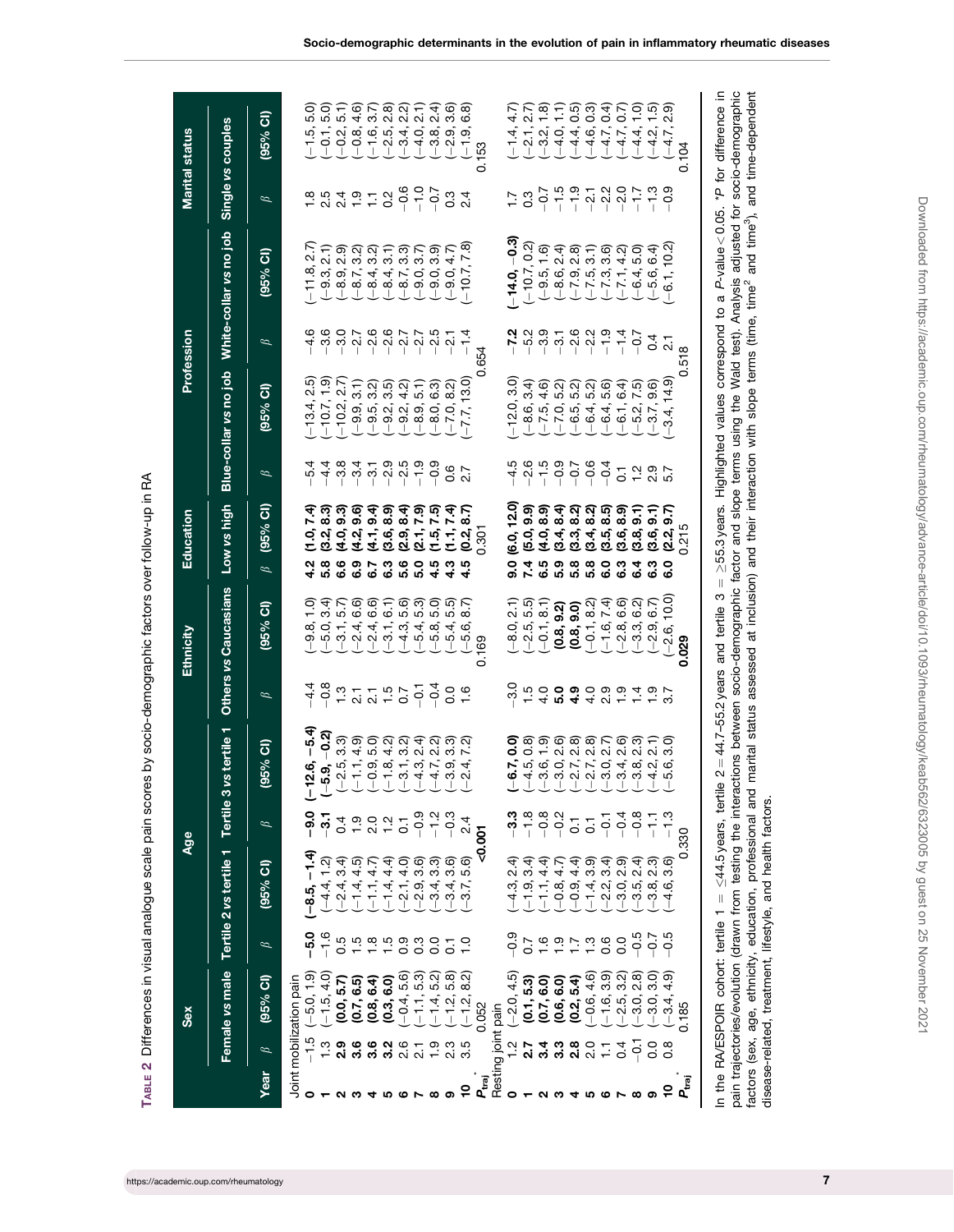<span id="page-7-0"></span>follow-up compared with the oldest tertile. No ethnic differences in pain were observed at inclusion  $(P_{t0}>0.11)$ , but, compared with Caucasians, other ethnic groups showed increased SF-36 BP  $(P_{\text{trajectory}} = 0.001)$  and resting joint pain  $(P_{\text{trajectory}} = 0.029)$  over follow-up. Education-based differences in pain were present since inclusion (low vs high education  $\beta = 3.8$ ,  $P = 0.007$  for SF-36 BP,  $\beta = 4.2$ ,  $P = 0.011$  for joint mobilization pain,  $\beta = 9.0$ ,  $P < 0.001$  for resting joint pain) without evolutionary changes (Ptrajectory  $> 0.074$ ). Profession-related differences in pain evolution were not consistent; compared with white-collar workers, those with no job had higher resting joint pain at inclusion ( $\beta = 4.5$  for no job and  $\beta = -2.7$  for white-collar workers,  $P = 0.048$ , and increased SF-36 BP  $(P_{\text{trajectory}} = 0.029)$  in the later years of follow-up.

#### Results for SpA (DESIR)

Univariate and all five multivariate models showing the association between covariates and pain at inclusion for SF-36 BP, back, and night pain are provided in the supplement [\(Supplementary Tables S10, S11 and S12,](https://academic.oup.com/rheumatology/article-lookup/doi/10.1093/rheumatology/keab562#supplementary-data) available at Rheumatology online). [Fig. 3](#page-8-0) represents the 6-year evolution of SF-36 BP [\(Supplementary Fig. S4](https://academic.oup.com/rheumatology/article-lookup/doi/10.1093/rheumatology/keab562#supplementary-data) for back pain and [Supplementary Fig. S5](https://academic.oup.com/rheumatology/article-lookup/doi/10.1093/rheumatology/keab562#supplementary-data) for night pain, available at Rheumatology online) by socio-demographic groups in the fully adjusted model. Correspondingly, evolution of differences in pain score for each year over follow-up are shown in red in [Fig. 2](#page-5-0) and [Supplementary Table S13](https://academic.oup.com/rheumatology/article-lookup/doi/10.1093/rheumatology/keab562#supplementary-data), available at Rheumatology online [\(Table 3](#page-9-0) for back and night pain). Sex differences in pain assessed at inclusion and pain evolution were not significant ( $P_{t0} \ge 0.09$  and  $P_{\text{trajectory}} \geq 0.32$ ); however, from 1 up to at least 4 years of follow-up, males had more decrease in pain scores than females. The youngest tertile experienced a larger decrease in pain over follow-up than the oldest tertile  $(P_{\text{trajectory}} = 0.048$  for SF-36 BP,  $P_{\text{trajectory}} = 0.015$  for back pain). Compared with Caucasians, other ethnic groups had higher pain scores at inclusion ( $\beta = 5.6$ ,  $P = 0.021$  for SF-36 BP) that persisted without evolutionary changes  $(P_{\text{trajectory}} \geq 0.29)$  except for back pain  $(P_{\text{trajectory}} = 0.009)$ . Higher pain since inclusion persisted constantly through follow-up in those with low education ( $\beta = 6.0$ ,  $P < 0.001$ ) for SF-36 BP,  $\beta = 6.3$ ,  $P = 0.001$  for back pain and  $\beta = 8.0$ , P < 0.001 for night pain at inclusion; all  $P_{\text{trajectory}} \geq 0.167$ ) compared with those with high education. Compared with singles, couples had higher back  $(\beta = 4.7, P = 0.019)$  and night pain scores  $(\beta = 7.1,$  $P = 0.001$ ) at inclusion; nevertheless, they showed reduced pain over follow-up ( $P_{\text{trajectory}}$   $\leq$  0.004 for both numerical rating scales). Despite non-significant pain evolution by professional categories  $(P_{\text{trajectory}} \geq 0.15)$ , inconsistently, those with no job had higher back and night pain compared with white-collar workers.

#### Sensitivity analysis

[Supplementary Figs S6 and S7](https://academic.oup.com/rheumatology/article-lookup/doi/10.1093/rheumatology/keab562#supplementary-data), available at Rheumatology online, show the 10- and 6-year evolution of SF-36 bodily pain score by socio-demographic groups in the fully adjusted model, respectively, for those fulfilling the ACR 1987 criteria in the ESPOIR cohort ( $N = 686$ ) and the ASAS criteria in the DESIR cohort ( $N = 470$ ). [Supplementary Fig. S8,](https://academic.oup.com/rheumatology/article-lookup/doi/10.1093/rheumatology/keab562#supplementary-data) available at Rheumatology online, correspondingly shows the evolution of differences in pain scores in both cohorts. The pattern of evolution of all pain scores by socio-demographic factors were in concordance with the main analysis (results shown only for SF-36), except that, due to lack of sufficient power, differences in pain as a function of sex and age over follow-up were not evident.

### **Discussion**

This longitudinal study based on two cohorts of patients with early RA (ESPOIR) and early SpA (DESIR) with repeatedly assessed pain over, respectively, 10 and 6 years presented three salient findings. First, socio-demographic disparities based on sex, age, ethnicity and education were important contributors to pain in early (disease duration  $\leq$ 6 months for RA and  $\leq$ 3 years for SpA) and long-standing IRDs. Of these, disparities in ethnicity and education were associated with clinically meaningful differences in pain scores over follow-up in a consistent manner when compared with the minimal clinically important difference in SF-36 BP score in RA corresponding to 4.9 [[34](#page-13-0)]. Second, differences in pain evolution as a function of demographic factors emerged while transitioning from early to longstanding disease; those who were older at the early disease phase, females, and non-Caucasians, although having similar pain levels to their counterparts during early phases of disease, reported higher pain during the disease course. Third, the impact of social factors on pain occurs much earlier to disease-phase transitioning. Educational disparities did not catalyse changes in pain level through the disease course; the higher pain in those with low education was present from the early phases of disease. Associations between marital status and pain, and between professional status and pain were not consistent.

The present study, compared pain among sociodemographic groups at inclusion when participants were biologic DMARD-naïve and throughout the disease course, after accounting for disease-specific, treatment, lifestyle and health characteristics. Importantly, the availability of repeatedly assessed data from early disease up to a span of 10 and 6 years, respectively, for RA and SpA, allowed us to account for the time-varying nature of pain and other covariates, thus, giving an insight into the variations in the association between socio-demographic factors and pain in both early and long-standing disease. As far as we know, this is the first study that has examined pain evolution in IRDs among socio-economically disparate groups. By considering the evolution of three pain scores for each disease, an overall view (limiting biases related to pain assessment instruments) was obtained. Sensitivity analysis done by restricting the analysis to those who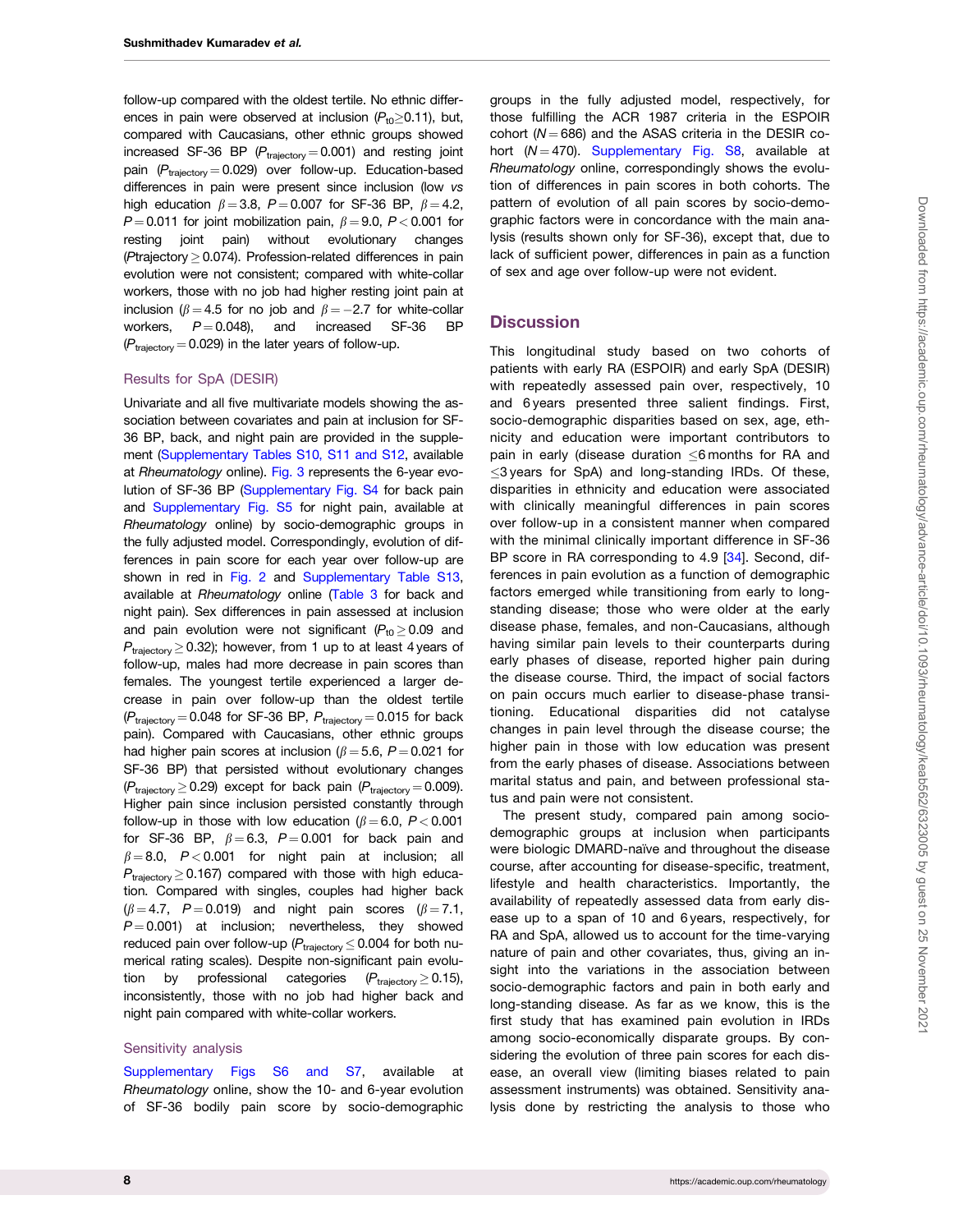<span id="page-8-0"></span>FIG. 3 Evolution of SF-36 bodily pain by socio-demographic subgroups from inclusion to up to 6 years in SpA (DESIR cohort)



\* P for difference in pain trajectories/evolution (drawn from testing the interactions between socio-demographic factor and slope terms using Wald test). Analysis adjusted for socio-demographic factors (sex, age, ethnicity, education, professional and marital status assessed at inclusion) and their interaction with slope terms (time, time<sup>2</sup>, and time3), and disease-related (symptom duration, CRP, arthritis, synovitis, and enthesitis indices, presence of sacroilitis, human leukocyte antigen B27 positivity), treatment (anti-inflammatory and analgesic agents), lifestyle-related (BMI, smoking, and alcohol consumption status), and health factors (rheumatic disease comorbidity index). Disease-related, treatment, lifestyle-related and health factors were time-dependant with some exceptions (symptom duration, presence of sacroilitis and human leukocyte antigen B 27 positivity at baseline and their interaction with slope terms) were used in analysis. The tables beneath the figures indicate the total number of participants by socio-demographic sub-groups contributing at least once to the analysis by every year from year 0 to 6. Estimates came from Margins command in STATA.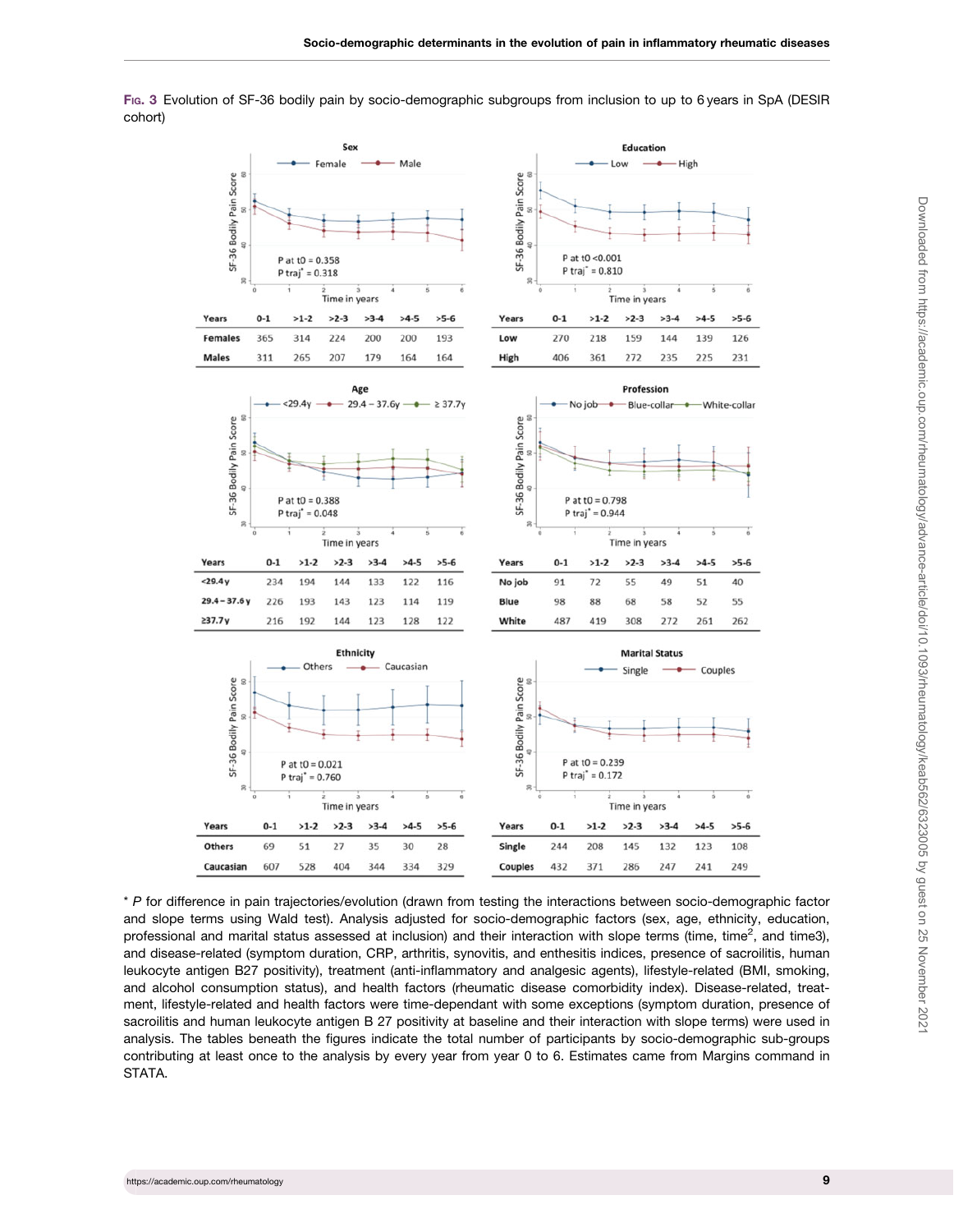<span id="page-9-0"></span>

|                                                                                                                                                                                                                                                                                           | Sex                                                                                                                                                                  |                              | Age                                                                                                                                                                                                                                                                                                                                                                                                                               |                     |                               |                                                      | Ethnicity                        | Education                                                                       |                                                                  |                                                    | Profession          |                                                                                       |                                                                                                                                                                                       | <b>Marital status</b>                                                                                                                |
|-------------------------------------------------------------------------------------------------------------------------------------------------------------------------------------------------------------------------------------------------------------------------------------------|----------------------------------------------------------------------------------------------------------------------------------------------------------------------|------------------------------|-----------------------------------------------------------------------------------------------------------------------------------------------------------------------------------------------------------------------------------------------------------------------------------------------------------------------------------------------------------------------------------------------------------------------------------|---------------------|-------------------------------|------------------------------------------------------|----------------------------------|---------------------------------------------------------------------------------|------------------------------------------------------------------|----------------------------------------------------|---------------------|---------------------------------------------------------------------------------------|---------------------------------------------------------------------------------------------------------------------------------------------------------------------------------------|--------------------------------------------------------------------------------------------------------------------------------------|
|                                                                                                                                                                                                                                                                                           |                                                                                                                                                                      |                              | Female vs male Tertile 2 vs tertile 1 Tertile 3 vs tertile 1                                                                                                                                                                                                                                                                                                                                                                      |                     |                               |                                                      | Others vs Caucasians Low vs high |                                                                                 |                                                                  | Blue-collar vs no job                              |                     | White-collar vs no job                                                                |                                                                                                                                                                                       | Single vs couples                                                                                                                    |
| Year                                                                                                                                                                                                                                                                                      | (95% Cl)                                                                                                                                                             |                              | $(95%$ CI)                                                                                                                                                                                                                                                                                                                                                                                                                        |                     | (95% CI)                      | $\beta$                                              | $(95%$ Cl)                       | $(95%$ Cl)<br>$\beta$                                                           | $\beta$                                                          | (95% C1)                                           | $\beta$             | (95% CI)                                                                              | $\beta$                                                                                                                                                                               | (95% CI)                                                                                                                             |
| Back pain                                                                                                                                                                                                                                                                                 |                                                                                                                                                                      |                              |                                                                                                                                                                                                                                                                                                                                                                                                                                   |                     |                               |                                                      |                                  |                                                                                 |                                                                  |                                                    |                     |                                                                                       |                                                                                                                                                                                       |                                                                                                                                      |
|                                                                                                                                                                                                                                                                                           | $[-0.5, 6.9]$                                                                                                                                                        | $-3.0$                       |                                                                                                                                                                                                                                                                                                                                                                                                                                   |                     | $(-7.4, 2.1)$                 |                                                      | (7.5, 19.0)                      | (2.6, 10.0)                                                                     | 2.9                                                              |                                                    |                     |                                                                                       | $-4.7$                                                                                                                                                                                | $[-8.6, -0.8]$                                                                                                                       |
|                                                                                                                                                                                                                                                                                           |                                                                                                                                                                      |                              |                                                                                                                                                                                                                                                                                                                                                                                                                                   | $\frac{1}{2}$       | $(-4.5, 3.2)$                 |                                                      | $(-0.1, 9.5)$                    |                                                                                 |                                                                  | $(-4.1, 9.8)$<br>$(-6.5, 4.8)$<br>$(-8.9, 2.8)$    | $-1.1$<br>$-3.6$    |                                                                                       |                                                                                                                                                                                       |                                                                                                                                      |
|                                                                                                                                                                                                                                                                                           |                                                                                                                                                                      |                              |                                                                                                                                                                                                                                                                                                                                                                                                                                   | $\frac{5}{1}$       | $(-2.1, 5.9)$                 |                                                      | $(-1.7, 8.5)$                    | 8 1 6 4 1<br>8 6 6 7 8                                                          | $\begin{array}{c}\n 0.000 \\  -0.0000 \\  +0.0000\n \end{array}$ |                                                    |                     | $(-3.5, 7.3)$<br>$(-5.5, 3.4)$<br>$(-8.2, 1.1)$                                       |                                                                                                                                                                                       |                                                                                                                                      |
|                                                                                                                                                                                                                                                                                           |                                                                                                                                                                      |                              |                                                                                                                                                                                                                                                                                                                                                                                                                                   | 4.4                 | (0.3, 8.6)                    |                                                      | (0.8, 11.4)                      |                                                                                 |                                                                  | $(-10.1, 2.1)$                                     | $-5.0$              | $(-9.8, -0.3)$                                                                        |                                                                                                                                                                                       |                                                                                                                                      |
|                                                                                                                                                                                                                                                                                           |                                                                                                                                                                      | 8 7 8 7 8 9<br>8 9 9 9 9 9 9 |                                                                                                                                                                                                                                                                                                                                                                                                                                   |                     | (1.5, 10.8)                   | 2<br>2 4 3 4 5 9 9 5<br>2 4 3 6 9 9 5                | (3.4, 15.6)                      |                                                                                 |                                                                  |                                                    | $-5.8$              | $(-10.4, 0.5)$                                                                        | ちょてのてい とうしょう                                                                                                                                                                          |                                                                                                                                      |
|                                                                                                                                                                                                                                                                                           |                                                                                                                                                                      |                              |                                                                                                                                                                                                                                                                                                                                                                                                                                   | <u>ი გე</u><br>დ. ვ | (1.3, 11.1)                   |                                                      | (4.2, 17.0)                      | 8.2<br>7.2                                                                      | $-3.4$<br>$-2.4$                                                 |                                                    |                     | $(-8.6, 3.0)$                                                                         |                                                                                                                                                                                       |                                                                                                                                      |
|                                                                                                                                                                                                                                                                                           |                                                                                                                                                                      |                              |                                                                                                                                                                                                                                                                                                                                                                                                                                   |                     | $-2.5, 10.4$                  |                                                      | $(-2.5, 14.7)$                   | $(3.0, 9.1)$<br>$(3.5, 9.7)$<br>$(4.2, 10.7)$<br>$(4.4, 11.8)$<br>$(4.4, 12.3)$ |                                                                  | $(-10.9, 2.9)$<br>$(-10.7, 4.0)$<br>$(-12.1, 7.3)$ |                     | $(-6.0, 10.0)$                                                                        |                                                                                                                                                                                       | $\begin{array}{c} (-3.8, 2.5) \\ (-1.7, 4.5) \\ (-1.7, 0.5) \\ (-1.2, 0.7) \\ (-1.2, 1.7) \\ (-1.7, 0.9) \end{array}$<br>$(-1.7, 3)$ |
| rai<br>L                                                                                                                                                                                                                                                                                  | $64$ , 6.4<br>$66$ , 6.7<br>$60$ , 6.7<br>$60$ , 6.7<br>$60$ , 6.9<br>$60$ , 6.9<br>$60$ , 6.9<br>$60$ , 6.9<br>$60$ , 6.9<br>$60$ , 6.9<br>$60$ , 6.9<br>$60$ , 6.9 |                              | 59                                                                                                                                                                                                                                                                                                                                                                                                                                | <u>၊</u> ဂ          |                               |                                                      | 0.009                            | 0.733                                                                           |                                                                  |                                                    | 0.151               |                                                                                       |                                                                                                                                                                                       | 0.004                                                                                                                                |
|                                                                                                                                                                                                                                                                                           |                                                                                                                                                                      |                              |                                                                                                                                                                                                                                                                                                                                                                                                                                   |                     |                               |                                                      |                                  |                                                                                 |                                                                  |                                                    |                     |                                                                                       |                                                                                                                                                                                       |                                                                                                                                      |
|                                                                                                                                                                                                                                                                                           |                                                                                                                                                                      |                              |                                                                                                                                                                                                                                                                                                                                                                                                                                   |                     | $(-6.8, 3.7)$                 |                                                      |                                  | (3.9, 12.1)                                                                     | 0.5<br>0.5                                                       |                                                    | 0.9                 |                                                                                       |                                                                                                                                                                                       | $-11.5, -2.8$                                                                                                                        |
|                                                                                                                                                                                                                                                                                           | $(-1.6, 6.6)$<br>(0.2, 7.0)<br>(1.0, 7.9)<br>(1.3, 8.4)<br>(0.7, 8.7)                                                                                                |                              |                                                                                                                                                                                                                                                                                                                                                                                                                                   |                     |                               |                                                      | $(4.2, 17.1)$<br>$(0.8, 11.7)$   |                                                                                 |                                                                  | $(-5.2, 10.4)$<br>$(-5.9, 6.9)$<br>$(-8.0, 5.1)$   |                     |                                                                                       |                                                                                                                                                                                       |                                                                                                                                      |
|                                                                                                                                                                                                                                                                                           |                                                                                                                                                                      |                              |                                                                                                                                                                                                                                                                                                                                                                                                                                   | $\frac{1}{2}$       |                               |                                                      | (0.8, 12.0)                      |                                                                                 |                                                                  |                                                    |                     |                                                                                       |                                                                                                                                                                                       |                                                                                                                                      |
|                                                                                                                                                                                                                                                                                           |                                                                                                                                                                      |                              |                                                                                                                                                                                                                                                                                                                                                                                                                                   | $\frac{4}{2}$       |                               |                                                      | (3.0, 14.7)                      |                                                                                 |                                                                  | $(-9.9, 3.6)$                                      |                     |                                                                                       |                                                                                                                                                                                       |                                                                                                                                      |
| $\frac{1}{100}$<br>$\frac{1}{100}$<br>$\frac{1}{100}$<br>$\frac{1}{100}$<br>$\frac{1}{100}$<br>$\frac{1}{100}$<br>$\frac{1}{100}$<br>$\frac{1}{100}$<br>$\frac{1}{100}$<br>$\frac{1}{100}$<br>$\frac{1}{100}$<br>$\frac{1}{100}$<br>$\frac{1}{100}$<br>$\frac{1}{100}$<br>$\frac{1}{100}$ |                                                                                                                                                                      | $3.7798074$<br>$-7.989074$   | $\begin{array}{l} \mathfrak{H} \mathfrak{B} \mathfrak{B} \ \mathfrak{H} \ \mathfrak{H} \ \mathfrak{H} \ \mathfrak{H} \ \mathfrak{H} \ \mathfrak{H} \ \mathfrak{H} \ \mathfrak{H} \ \mathfrak{H} \ \mathfrak{H} \ \mathfrak{H} \ \mathfrak{H} \ \mathfrak{H} \ \mathfrak{H} \ \mathfrak{H} \ \mathfrak{H} \ \mathfrak{H} \ \mathfrak{H} \ \mathfrak{H} \ \mathfrak{H} \ \mathfrak{H} \ \mathfrak{H} \ \mathfrak{H} \ \mathfrak{H}$ | 3.5                 |                               | い<br><b>こうょう C: T:</b> G:<br><b>C: O: O: T: L:</b> G | (4.7, 18.0)                      |                                                                                 | $-1$ $-1$ $-1$<br>$-1$ $-1$ $-1$                                 | $(-12.0, 3.1)$                                     | $-49770$<br>$-4979$ | $(-5.1, 6.9)$<br>$(-6.9, 3.1)$<br>$(-9.5, 0.7)$<br>$(-11.5, -1.0)$<br>$(-13.0, -1.1)$ | $\frac{1}{2}$ $\frac{1}{4}$ $\frac{1}{6}$ $\frac{1}{4}$ $\frac{1}{6}$ $\frac{1}{4}$ $\frac{1}{6}$ $\frac{1}{4}$ $\frac{1}{6}$ $\frac{1}{4}$ $\frac{1}{6}$ $\frac{1}{4}$ $\frac{1}{6}$ |                                                                                                                                      |
|                                                                                                                                                                                                                                                                                           | $(-0.4, 8.0)$<br>$(-3.3, 7.5)$                                                                                                                                       |                              |                                                                                                                                                                                                                                                                                                                                                                                                                                   | $\frac{8}{4}$       | $(-0.6, 10.2)$                |                                                      | (4.5, 18.4)                      |                                                                                 |                                                                  | $(-13.0, 3.0)$<br>$(-15.3, 5.7)$                   |                     | $-12.7, -0.1$                                                                         |                                                                                                                                                                                       |                                                                                                                                      |
|                                                                                                                                                                                                                                                                                           |                                                                                                                                                                      |                              |                                                                                                                                                                                                                                                                                                                                                                                                                                   | ო<br>ဖ              | $[-0.7, 13.2]$                |                                                      | $-2.4, 16.2$                     | 9.5                                                                             | $-4.8$                                                           |                                                    | $-3.8$              | $(-12.4, 4.9)$                                                                        |                                                                                                                                                                                       |                                                                                                                                      |
| P.raj                                                                                                                                                                                                                                                                                     | 0.608                                                                                                                                                                |                              |                                                                                                                                                                                                                                                                                                                                                                                                                                   | 269                 |                               |                                                      | 0.294                            | 0.16                                                                            |                                                                  |                                                    | 0.298               |                                                                                       |                                                                                                                                                                                       | <b>POOT</b>                                                                                                                          |
|                                                                                                                                                                                                                                                                                           |                                                                                                                                                                      |                              | ALLE CAR (CHOIN ALLA HANNA HANNA AND ANNA AN                                                                                                                                                                                                                                                                                                                                                                                      | $\frac{1}{2}$       | O A OT Callendar Allen D<br>c |                                                      |                                  |                                                                                 |                                                                  |                                                    |                     |                                                                                       |                                                                                                                                                                                       |                                                                                                                                      |

TABLE 3 Differences in numerical rating scale pain scores by socio-demographic factors over follow-up in SpA TABLE 3 Differences in numerical rating scale pain scores by socio-demographic factors over follow-up in SpA

In the SpA/DESIR cohort: tertile 1 = <29.4years, tertile 2 = 29.4–37.6years, tertile 3 = ≥37.7years. Highlighted values correspond to a P-value < 0.05. \*P for difference in pain tragetories/evolution (drawn from testing t In the SpA/DESIR cohort: tertile 1 = <29.4 years, tertile 2 = 29.4–37.6 years, tertile 3 =  $\times 37.7$  years, tertile 3 =  $\times 37.7$  years. Highlighted values correspond to a P-value < 0.05. \*P for difference in pain trajectories/evolution (drawn from testing the interactions between socio-demographic factor and slope terms using the Wald test). Analysis adjusted for socio-demographic factors (sex, age, ethnicity, education, professional and marital status assessed at inclusion) and their interaction with slope terms (time, time<sup>2</sup> and time-dipendent diseaserelated, treatment, lifestyle, and health factors.

Downloaded from https://academic.oup.com/rheumatology/advance-article/doi/10.1093/rheumatology/keab562/6323005 by guest on 25 November 2021

Downloaded from https://academic.oup.com/rheumatology/advance-article/doi/10.1093/rheumatology/keab562/6323005 by guest on 25 November 2021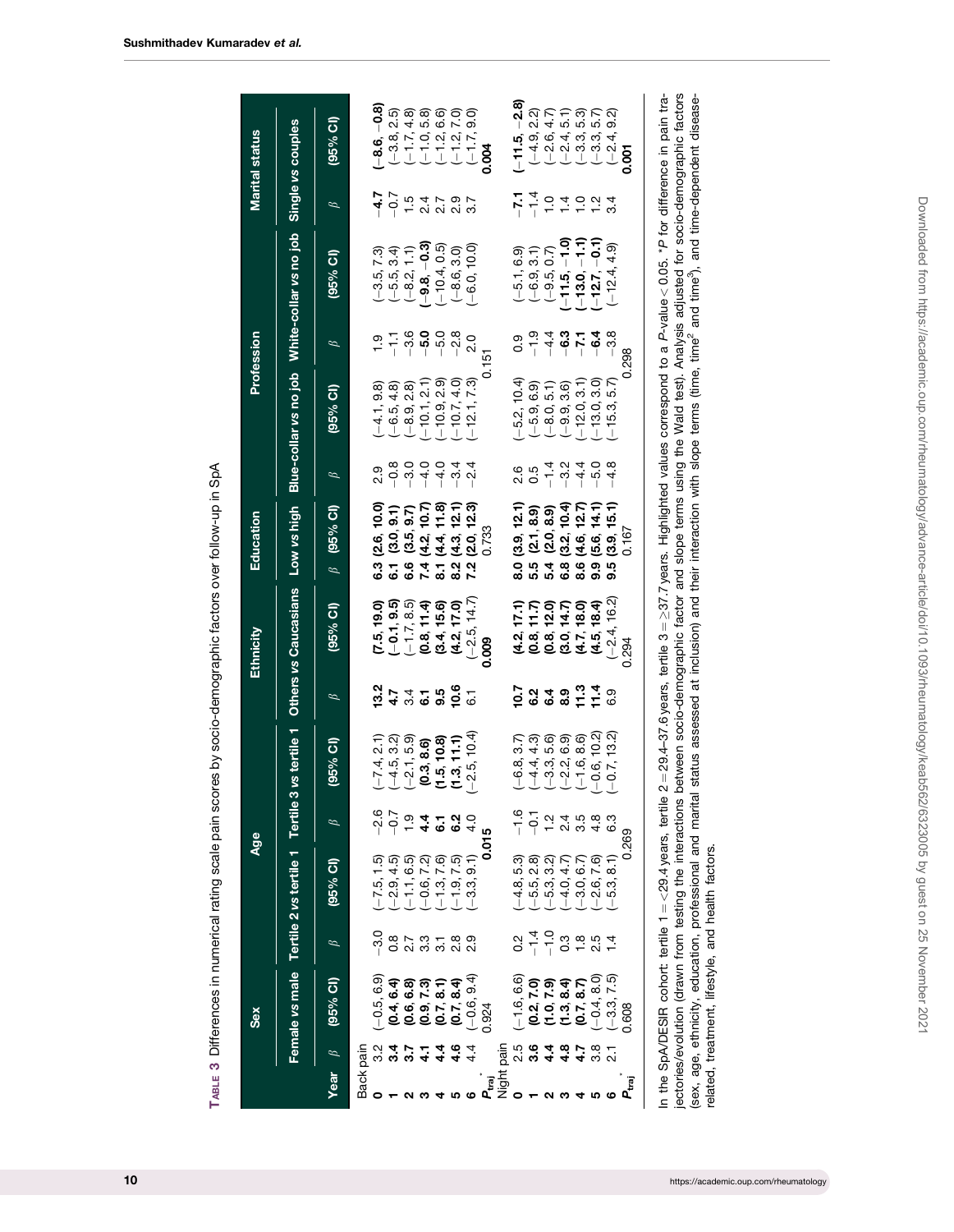<span id="page-10-0"></span>fulfilled diagnostic criteria was also in concordance with the above findings.

Sex-attributed differences in pain [\[16,](#page-12-0) [24](#page-12-0)], disease activity  $[35]$  $[35]$ , treatment response  $[36]$  $[36]$  $[36]$ , and quality of life [[37\]](#page-13-0) are known in IRDs. In accordance with past findings [[15,](#page-12-0) [38](#page-13-0)], women in this study with SpA reported higher crude pain scores compared with men ([Supplementary](https://academic.oup.com/rheumatology/article-lookup/doi/10.1093/rheumatology/keab562#supplementary-data) [Tables S10–S12](https://academic.oup.com/rheumatology/article-lookup/doi/10.1093/rheumatology/keab562#supplementary-data), available at Rheumatology online). However, adjustment for disease-specific characteristics (inflammatory and clinical markers) attenuated the observed sex differences in pain in early IRD. With ongoing disease and treatment, a lesser improvement in pain was seen for a short while in women with RA before their pain scores decreased further to plateau with those of men. Confirming our findings, no sex differences in pain were reported in early IRD studies [\[18,](#page-12-0) [26](#page-12-0)], whereas improvement in pain was better among men in long-standing IRDs [[15](#page-12-0), [25\]](#page-12-0).

The impact of age on pain was variable in early and long-standing IRDs. In early RA, our study findings higher pain in younger persons—were in disaccord with past studies reporting no association between pain and age [\[17](#page-12-0), [26\]](#page-12-0). Discrepancies might be due to differences in adjustment for covariates, as even in our study, association between age and pain was revealed only after adjustment for disease-related factors, lifestyle factors, and comorbidities [\(Supplementary Tables S7–S9,](https://academic.oup.com/rheumatology/article-lookup/doi/10.1093/rheumatology/keab562#supplementary-data) available at Rheumatology online). In long-standing disease, our study findings were congruent with those of past re-search [\[13,](#page-12-0) [14](#page-12-0)]—increasing pain with ageing. With disease continuum and appropriate treatment initiation, younger persons experienced more decrease in pain than older persons, thereby, establishing an age-based pain gap.

Ethnic minorities reported worse levels for most rheumatological outcomes [\[11,](#page-12-0) [19,](#page-12-0) [39\]](#page-13-0). In this study, compared with Caucasians, all measures except joint mobilization pain were higher among other ethnic groups. Predominantly, the disease-specific inflammation–mediated heightened pain sensitivity of affected joints mediated joint mobilization pain more than the more general non-inflammatory central pain mechanisms [[40\]](#page-13-0), and thus did not differ across ethnic groups. Factors yet revealed may increase the susceptibility of ethnic minorities to non-inflammatory central pain mechanisms.

Across the spectrum of IRDs, low levels of socio-economic indicators like education, occupation, income or home ownership were often associated with increased pain [[20\]](#page-12-0). In this study, education-based pain differences were present even in the early disease phase and persisted throughout. This is in accordance with antecedent studies that demonstrated higher pain in those with low education in both early [[41](#page-13-0)] and long-standing disease [[11,](#page-12-0) [21](#page-12-0), [22](#page-12-0), [42](#page-13-0)]. Some showed a gradient in the association between years of education and pain [\[11](#page-12-0)]. This study failed to demonstrate consistent association between pain and profession, unlike the antecedent studies [[43\]](#page-13-0). Discrepancies might have risen due to

differences in the classification of professional categories and the use of socio-economic indicators between the studies. Family resources like income and house ownership predicted pain better than occupational status [\[21,](#page-12-0) [44](#page-13-0)].

Social environment, both quantitatively (in terms of the extent of the social network) and qualitatively (in terms of the emotional and necessary support provided by the extended family and friends [[42\]](#page-13-0) or marital life quality [[12](#page-12-0), [45](#page-13-0)]), play important roles in the long-term pain outcome in IRDs. In our study, lack of association between pain and marital status in RA could have stemmed from the fact that assessment of marital status is not synonymous to marital quality, a better predictor of pain. In early SpA, couples reported more back pain, eventually coping as well as those single, widowed or separated; given a fairly younger age onset in SpA, family commitments may have increased the pain susceptibility in early disease.

Complex and interacting multiple mechanisms underlie the socio-demographic differences in pain. First, biological mechanisms can result in altered pain sensitivity and pain modulation; hormonal differences between sexes [[46\]](#page-13-0), various ethnic origins [\[47\]](#page-13-0), age-related de-generative changes in the nervous system [[48](#page-13-0)], and associated comorbidities [[48](#page-13-0)] can contribute to neurobiological alterations affecting pain perception. Second, psychological mechanisms (by affecting mood, anxiety and depression, comprehension, acceptance and adherence to health-promoting behaviours) and the utilization of coping strategies can influence pain responsivity [\[46,](#page-13-0) [47](#page-13-0), [49](#page-13-0)]. Women [[46](#page-13-0)], ethnic minorities [[47](#page-13-0)], those at socio-economic disadvantage [\[50\]](#page-13-0) and with poor marital quality [[49](#page-13-0)] often rely on passive coping strategies and indulge in maladaptive pain behaviour and pain cata-strophizing [[8](#page-12-0), [9](#page-12-0)]. Third, socio-cultural mechanisms such as pain-, religion-, and health-related beliefs [\[46,](#page-13-0) [47](#page-13-0)] and sex, age, and ethnic differences in societal expected roles and accepted behaviours can affect pain [\[51\]](#page-13-0).

Limitations included non-availability of information regarding the characteristics, location, and mechanisms of pain. Pain variables were collected based on the self-report of pain over a short time span (past 8 days) that may not exactly reflect past pain experiences. However, pain levels reported over short time spans are more reliable with regards to the accuracy of reporting rather than compared with pain reported over the long term. Also, the data is collected in the same manner for all participants at all time points over follow-up, and any inaccuracy in measure will be random. Overall, this could be assumed to be a good representation of the pain of these participants over the years. Pain coping strategies and behaviours, and the quality and quantity of social support, which can influence pain outcomes, were unavailable. Non-pharmacological pain interventions were not assessed. Due to lack of details regarding monetary resources per person, the impact of socio-economic disadvantage on pain evolution has been insufficiently explored. Finally,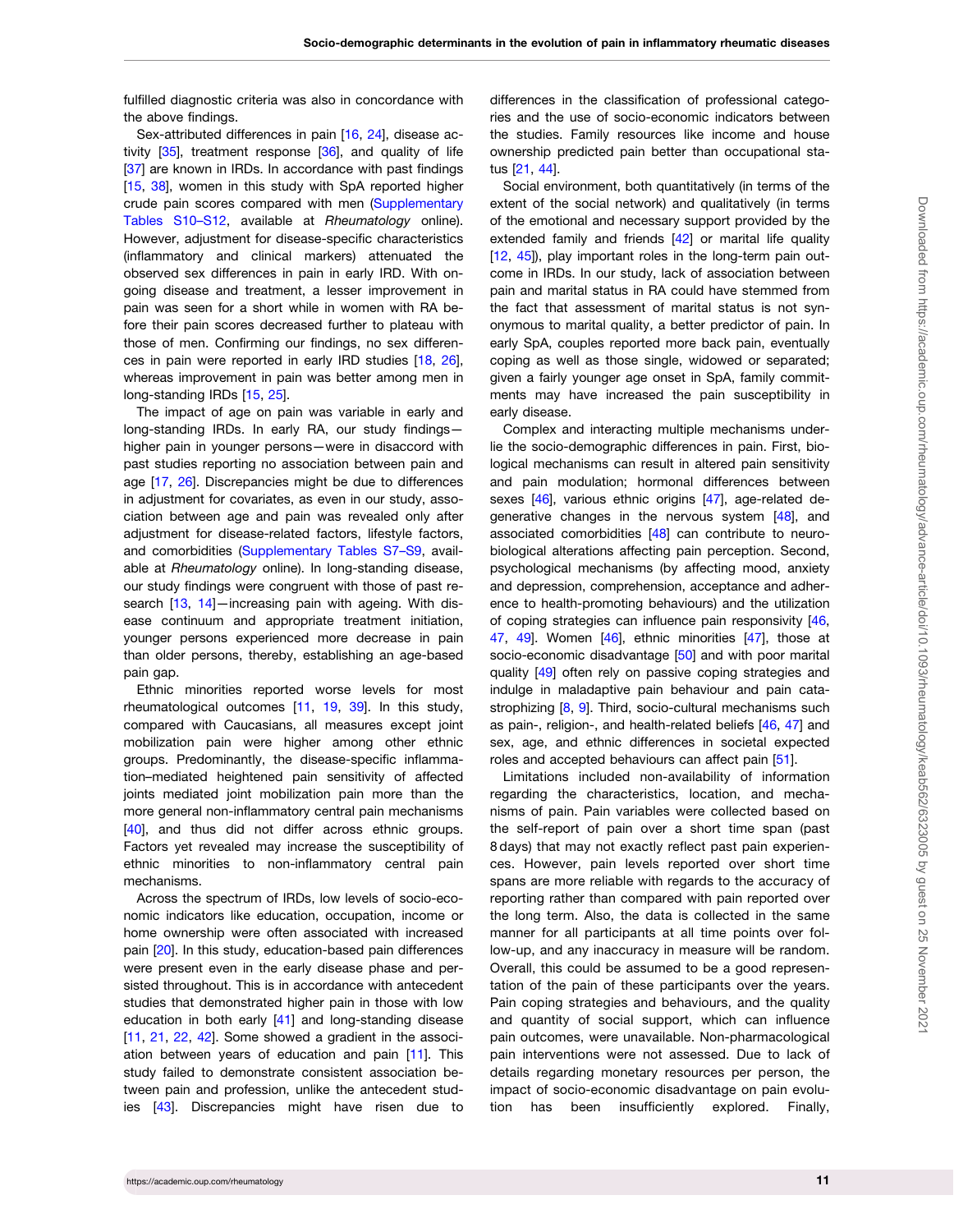<span id="page-11-0"></span>comorbidities and medication use were self-reported and are subject to recall bias.

Persistent pain in IRDs despite adequate access to advanced treatment leads to patient dissatisfaction and secondarily augments the health burden. Understanding the evolution of pain in IRDs and its associated factors seems important for identifying those with poor pain prognosis and imparting effective multimodal treatment. Sex, age, ethnic origin, and education play important roles in the pain experienced in early and long-standing IRDs.

# Acknowledgements

These results were presented at the 33e congrès français de Rhumatologie organized by the French Society of Rheumatology (France) as a preregistered oral presentation (O.129). The authors are grateful to all participants of both the ESPOIR and DESIR cohorts. ESPOIR COHORT: an unrestricted grant for the first 5 years was allocated from Merck Sharp and Dohme (MSD). Part of the biological database support came from two additional grants from INSERM. The ESPOIR cohort study is also supported by the French Society of Rheumatology, Pfizer, Abbvie, Lilly, and more recently Fresenius and Biogen. Additionally, we wish to thank Nathalie Rincheval (Montpellier), who did expert monitoring and data management, and all the investigators who recruited and followed the patients (F. Berenbaum, Paris-Saint Antoine; M.C. Boissier, Paris-Bobigny; A. Cantagrel, Toulouse; B. Combe, Montpellier; M. Dougados, Paris-Cochin; P. Fardellone et P. Boumier, Amiens; B. Fautrel, Paris-La Pitié; R.M. Flipo, Lille; Ph. Goupille, Tours; F. Liote, Paris-Lariboisière; O.Vittecoq, Rouen; X. Mariette, Paris Bicetre; P. Dieude, Paris Bichat; A. Saraux, Brest; T.Schaeverbeke, Bordeaux; J. Sibilia, Strasbourg). DESIR COHORT: the Département de la Recherche Clinique et du Développement de l'Assistance Publique–Hôpitaux de Paris sponsored the DESIR cohort. This study was conducted under the umbrella of the French Society of Rheumatology and INSERM (Institut National de la Santé et de la Recherche Médicale). The database management is performed in the Department of Epidemiology and Biostatistics (Professor Paul Landais, D.I.M., Nîmes, France). For the first 10 years of the followup of the recruited patients, an unrestricted grant from Pfizer was allocated. We also thank colleagues at the various regional participating centres: Professor M. Dougados (Paris–Cochin B), Professor A. Kahan (Paris–Cochin A), Professor P. Dieudé (Paris–Bichat), Professor L. Gossec (Paris–Pitié-Salpetrière), Professor F. Berenbaum (Paris– Saint Antoine), Professor P. Claudepierre (Créteil), Professor M. Breban (Boulogne Billancourt), Dr B. Saint-Marcoux (Aulnay-sous-Bois), Professor P. Goupille (Tours), Professor J.-F. Maillefert (Dijon), Dr E. Dernis (Le Mans), Professor D. Wendling (Besancon), Professor B. Combe (Montpellier), Professor L. Euller-Ziegler (Nice), Professor P. Orcel, Professor P. Richette (Paris–Lariboisière), Professor P. Lafforgue (Marseille), Dr P. Boumier (Amiens), Professor M. Soubrier (Clermont–Ferrand), Dr N. Mehsen (Bordeaux), Professor D. Loeuille (Nancy), Professor R.-M.

Flipo (Lille), Professor A. Saraux (Brest), Dr S. Pavy (Kremlin Bicêtre), Professor A. Cantagrel (Toulouse), Professor O. Vittecoq (Rouen). We also thank the URC-CIC Paris Centre for the coordination and monitoring of the study. S.K., C.R., A.D. and A.M. developed the hypothesis and study design. S.K. and A.D. performed statistical analysis. S.K. and A.D. wrote the first and successive drafts of the manuscript. All authors contributed to review of manuscript and approved the final version to be published. S.K., A.D. and A.M. had full access to the data and take responsibility for the integrity of the data and the accuracy of the data analysis.

Funding: No specific funding was received from any bodies in the public, commercial or not-for-profit sectors to carry out the work described in this article.

Disclosure statement: The authors have declared no conflicts of interest.

# Data availability statement

The datasets generated and/or analysed during the current study are not publicly available due to consent restrictions. Programming codes used for statistical analysis during the current study are available from the corresponding author upon reasonable request.

# Supplementary data

[Supplementary data](https://academic.oup.com/rheumatology/article-lookup/doi/10.1093/rheumatology/keab562#supplementary-data) are available at Rheumatology online.

# **References**

- [1](#page-1-0) Walsh DA, McWilliams DF. Mechanisms, impact and management of pain in rheumatoid arthritis. Nat Rev Rheumatol 2014;10:581–92.
- [2](#page-1-0) Bidad K, Gracey E, Hemington KS et al. Pain in ankylosing spondylitis: a neuro-immune collaboration. Nat Rev Rheumatol 2017;13:410–20.
- [3](#page-1-0) Carpenter L, Barnett R, Mahendran P et al. Secular changes in functional disability, pain, fatigue and mental well-being in early rheumatoid arthritis. A longitudinal meta-analysis. Semin Arthritis Rheum 2020;50: 209–19.
- [4](#page-1-0) Carpenter L, Nikiphorou E, Kiely PDW et al. Secular changes in the progression of clinical markers and patient-reported outcomes in early rheumatoid arthritis. Rheumatology (Oxford) 2020;59:2381–91.
- [5](#page-1-0) Matcham F, Scott IC, Rayner L et al. The impact of rheumatoid arthritis on quality-of-life assessed using the SF-36: a systematic review and meta-analysis. Semin Arthritis Rheum 2014;44:123–30.
- [6](#page-1-0) Yang X, Fan D, Xia Q et al. The health-related quality of life of ankylosing spondylitis patients assessed by SF-36: a systematic review and meta-analysis. Qual Life Res 2016;25:2711–23.
- [7](#page-1-0) McWilliams DF, Dawson O, Young A et al. Discrete trajectories of resolving and persistent pain in people with rheumatoid arthritis despite undergoing treatment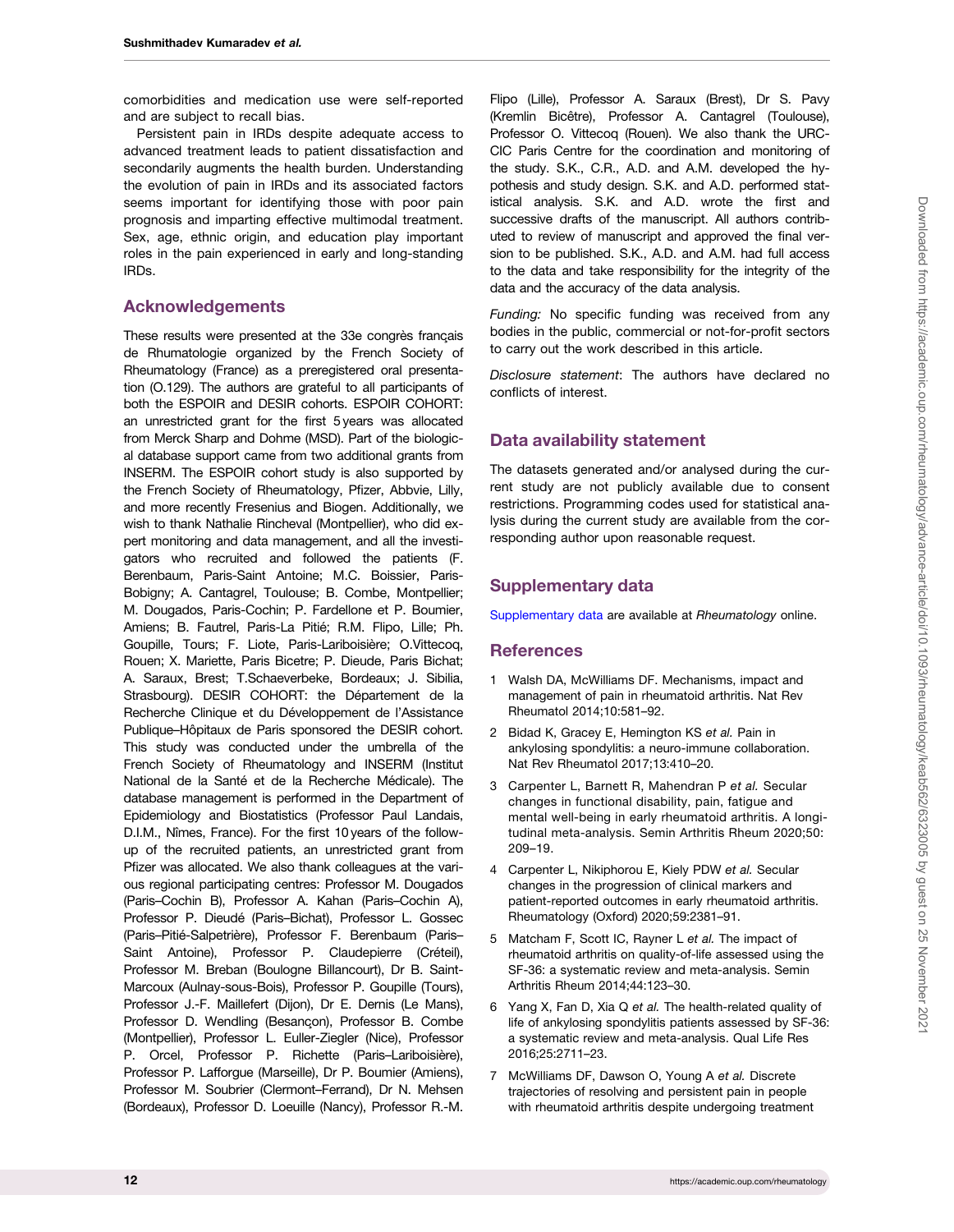<span id="page-12-0"></span>for inflammation: results from three UK cohorts. J Pain 2019;20:716–27.

- [8](#page-1-0) Vergne-Salle P, Pouplin S, Trouvin AP et al. The burden of pain in rheumatoid arthritis: impact of disease activity and psychological factors. Eur J Pain 2020;24:1979–89.
- [9](#page-1-0) Perrot S, Dieude P, Perocheau D, Allanore Y. Comparison of pain, pain burden, coping strategies, and attitudes between patients with systemic sclerosis and patients with rheumatoid arthritis: a cross-sectional study. Pain Med 2013;14:1776–85.
- [10](#page-1-0) Trouvin AP, Curis E, Nicolis I, Beller C, Perrot S. Experience of pain is correlated to treatment profile in patients with rheumatoid arthritis. Differentiating 5 clusters of patients in a national cohort of 1100 women with rheumatoid arthritis. Joint Bone Spine 2020;87: 675–6.
- [11](#page-1-0) Wolfe F, Michaud K. Assessment of pain in rheumatoid arthritis: minimal clinically significant difference, predictors, and the effect of anti-tumor necrosis factor therapy. J Rheumatol 2007;34:1674–83.
- [12](#page-1-0) Waltz M, Kriegel W, van't Pad Bosch P. The social environment and health in rheumatoid arthritis: marital quality predicts individual variability in pain severity. Arthritis Care Res 1998;11:356–74.
- [13](#page-1-0) McWilliams DF, Walsh DA. Factors predicting pain and early discontinuation of tumour necrosis factor-alphainhibitors in people with rheumatoid arthritis: results from the British Society for Rheumatology Biologics Register. BMC Musculoskelet Disord 2016;17:337.
- [14](#page-1-0) Mogard E, Lindqvist E, Bremander A, Bergman S. Risk factors for development and persistence of chronic widespread pain in spondyloarthritis: a population-based two-year follow-up study. Scand J Rheumatol 2019;48: 460–8.
- [15](#page-10-0) Barnabe C, Bessette L, Flanagan C et al. Sex differences in pain scores and localization in inflammatory arthritis: a systematic review and metaanalysis. J Rheumatol 2012;39:1221–30.
- [16](#page-10-0) Swinnen TW, Westhovens R, Dankaerts W, de Vlam K. Widespread pain in axial spondyloarthritis: clinical importance and gender differences. Arthritis Res Ther 2018;20:156.
- [17](#page-10-0) McWilliams DF, Zhang W, Mansell JS et al. Predictors of change in bodily pain in early rheumatoid arthritis: an inception cohort study. Arthritis Care Res (Hoboken) 2012;64:1505–13.
- [18](#page-1-0) Ten Klooster PM, Vonkeman HE, Oude Voshaar MA et al. Predictors of satisfactory improvements in pain for patients with early rheumatoid arthritis in a treat-totarget study. Rheumatology (Oxford) 2015;54:1080–6.
- [19](#page-1-0) Bruce B, Fries JF, Murtagh KN. Health status disparities in ethnic minority patients with rheumatoid arthritis: a cross-sectional study. J Rheumatol 2007;34:1475–9.
- [20](#page-1-0) Vilen L, Baldassari AR, Callahan LF. Socioeconomic burden of pain in rheumatic disease. Clin Exp Rheumatol 2017;35(Suppl 107):26–31.
- [21](#page-1-0) Baldassari AR, Cleveland RJ, Jonas BL et al. Socioeconomic disparities in the health of African Americans with rheumatoid arthritis from the

southeastern United States. Arthritis Care Res (Hoboken) 2014;66:1808–17.

- [22](#page-1-0) Baldassari AR, Cleveland RJ, Luong MN et al.; Consortium for the Longitudinal Evaluation of African Americans with Early Rheumatoid Arthritis. Socioeconomic factors and self-reported health outcomes in African Americans with rheumatoid arthritis from the Southeastern United States: the contribution of childhood socioeconomic status. BMC Musculoskelet Disord 2016;17:10.
- [23](#page-1-0) Andersson ML, Svensson B, Bergman S. Chronic widespread pain in patients with rheumatoid arthritis and the relation between pain and disease activity measures over the first 5 years. J Rheumatol 2013;40: 1977–85.
- [24](#page-1-0) Ahlstrand I, Thyberg I, Falkmer T, Dahlström Ö, Björk M. Pain and activity limitations in women and men with contemporary treated early RA compared to 10 years ago: the Swedish TIRA project. Scand J Rheumatol 2015;44:259–64.
- [25](#page-1-0) Andersson MLE, Forslind K, Hafstrom I; BARFOT Study Group. Patients with early rheumatoid arthritis in the 2000s have equal disability and pain despite less disease activity compared with the 1990s: data from the BARFOT study over 8 years. J Rheumatol 2017;44: 723–31.
- [26](#page-1-0) Dobkin PL, Liu A, Abrahamowicz M et al. Predictors of pain for patients with early inflammatory polyarthritis. Arthritis Care Res (Hoboken) 2013;65:992–9.
- [27](#page-1-0) Combe B, Rincheval N. Early lessons from the recentonset rheumatoid arthritis cohort ESPOIR. Joint Bone Spine 2015;82:13–7.
- [28](#page-1-0) Dougados M, Etcheto A, Molto A et al.; DESIR cohort. Clinical presentation of patients suffering from recent onset chronic inflammatory back pain suggestive of spondyloarthritis: the DESIR cohort. Joint Bone Spine 2015;82:345–51.
- [29](#page-1-0) Ruta DA, Hurst NP, Kind P, Hunter M, Stubbings A. Measuring health status in British patients with rheumatoid arthritis: reliability, validity and responsiveness of the short form 36-item health survey (SF-36). Br J Rheumatol 1998;37:425–36.
- [30](#page-1-0) Linde L, Sørensen J, Ostergaard M, Hørslev-Petersen K, Hetland ML. Health-related quality of life: validity, reliability, and responsiveness of SF-36, 15D, EQ-5D [corrected] RAQoL, and HAQ in patients with rheumatoid arthritis. J Rheumatol 2008;35:1528–37.
- [31](#page-1-0) Sendlbeck M, Araujo EG, Schett G, Englbrecht M. Psychometric properties of three single-item pain scales in patients with rheumatoid arthritis seen during routine clinical care: a comparative perspective on construct validity, reproducibility and internal responsiveness. RMD Open 2015;1:e000140.
- [32](#page-2-0) Arnett FC, Edworthy SM, Bloch DA et al. The American Rheumatism Association 1987 revised criteria for the classification of rheumatoid arthritis. Arthritis Rheum 1988;31:315–24.
- [33](#page-2-0) England BR, Sayles H, Mikuls TR, Johnson DS, Michaud K. Validation of the rheumatic disease comorbidity index. Arthritis Care Res (Hoboken) 2015;67:865–72.